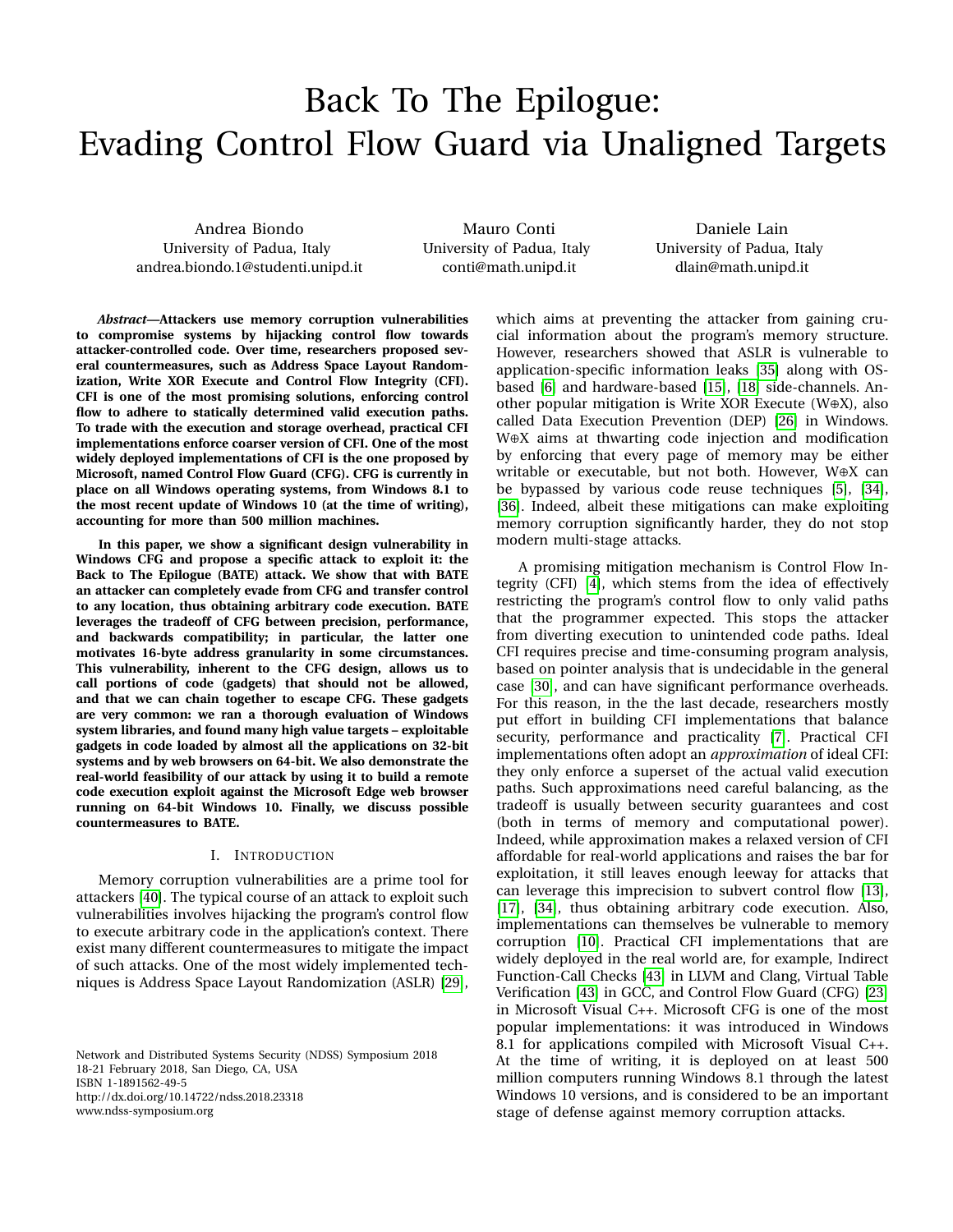In this paper, we show a serious vulnerability caused by a significant interaction between a design assumption of Windows CFG and the Windows libraries. CFG assumes functions that can be target of indirect calls (e.g., through a virtual table) will be aligned to 16 bytes. That is, the code of such functions should always start at a 16-byte aligned boundary in memory. However, the compiler does not always enforce the correct alignment. When this happens, the approximated nature of CFG allows us to reach portions of code (gadgets) that are not intended to be marked as valid targets. Among these possible gadgets, we define a particular set of *pop-ret (PR) gadgets*, and a novel class of gadgets that we call *spiller (S) gadgets*. We exploit PR gadgets to completely evade CFI and employ traditional non CFIaware exploit techniques. PR gadgets require a limited form of stack control, which can be easily obtained on 32-bit systems via controlled arguments. S gadgets can be used to regain this ease of control on 64-bit, as exploitation on this platform is more challenging than on 32-bit. We propose a novel attack that uses these gadgets to evade CFG: the Back To The Epilogue (BATE) attack<sup>[1](#page-1-0)</sup>.

Previous attacks on CFG relied on calling (now disabled) sensitive APIs [\[9\]](#page-13-17), on stack control [\[32\]](#page-13-18), [\[33\]](#page-13-19) or on application-specific issues [\[16\]](#page-13-20), [\[39\]](#page-13-21), [\[50\]](#page-14-1). BATE only requires control of an argument to a corrupted indirect call. Moreover, we only require PR (and possibly S) gadgets to be present in a single library loaded in the target process. We show that this is often the case: we ran a complete assessment of gadget availability in system libraries. On 32 bit we found that PR gadgets are widespread: in particular, we note their presence in C/C++ runtime libraries, which are often loaded as they an essential part of the environment compiled C/C++ code runs in. On 64-bit systems, the number of available gadgets is more limited; however, they are in libraries that are appealing to attackers, such as the legacy JavaScript engine and a media codec. We found PR gadgets in another very popular software: 64-bit Microsoft Office 2016. We found that S gadgets are similarly widespread.

BATE has real-world capabilities. To demonstrate this, we built a remote code execution exploit against Microsoft Edge on 64-bit Windows 10 with ASLR, DEP and CFG mitigations. At a high level, the exploit employs two vulnerabilities in the Chakra JavaScript engine [\[22\]](#page-13-22): an information leak [\[2\]](#page-13-23) and a type confusion [\[3\]](#page-13-24). The information leak is used to bypass ASLR, which is a necessary stepping stone for further exploitation. The type confusion allows us to corrupt C++ virtual tables and launch the BATE attack. BATE bypasses CFG and hijacks the program's control flow to arbitrary locations. While this is sufficient to prove that our attack works, we go through with the exploit to show that code execution is possible. To bypass DEP, we start with stack pivoting [\[11\]](#page-13-25): we redirect the stack pointer to a fake stack that contains a first-stage ROP chain. This ROP payload makes a second-stage shellcode executable and transfers control to it, achieving our goal.

<span id="page-1-0"></span> $1$ We responsibly disclosed the BATE attack to Microsoft, who acknowledged it and is working on a countermeasure. As part of a coordinated disclosure roadmap, we obtained permission to submit this work.

**Contributions.** The contributions of this paper are the following:

- We identify a design weakness in Control Flow Guard, Microsoft's CFI implementation: the assumption that targets are always 16-byte aligned. This allows invalid targets to become valid, when a valid target function is not 16-byte aligned, causing a portion of code of the previous function to become a valid target as well.
- We show a practical way of exploiting this vulnerability: the Back To The Epilogue (BATE) attack. BATE leverages two sets of gadgets: *pop-ret (PR) gadgets* that require a limited form of stack control, and *spiller (S) gadgets* that help us use PR gadgets on 64 bit systems. PR gadgets, in particular, can be found in function epilogues, can be unintended valid targets thanks to the aforementioned vulnerability, and can be used to completely bypass CFG.
- We extensively and thoroughly analyze system libraries of recent builds of Windows 10, and of a very popular software: Microsoft Office 2016. We perform pattern matching and symbolic execution, and find numerous occurrences of PR and S gadgets (for example in C/C++ runtime libraries, JavaScript engines, media codecs, and libraries used by the Microsoft Office suite). This proves that BATE is a real threat: its gadgets are contained in libraries that are commonly loaded by third-party software (such as web browsers), and therefore likely available to attackers.
- We further prove the real-world feasibility of this attack by using our PR and S gadgets in a remote exploit against Microsoft Edge, on 64-bit Windows 10 with all security features enabled, that allows us to execute arbitrary code on the victim's machine.
- We discuss possible countermeasures to protect CFG from BATE and propose a short-term solution that stops BATE without redesigning CFG.

**Organization.** This paper is organized as follows: we first report related work in Section [II.](#page-1-1) In Section [III](#page-3-0) we give general background on Control Flow Integrity and describe the internals and weaknesses of Control Flow Guard. We discuss our considered threat model in Section [IV.](#page-5-0) We detail our attack in Section [V,](#page-5-1) and assess its impact in Section [VI.](#page-9-0) We demonstrate a practical real-world exploit in Section [VII.](#page-10-0) We discuss our attack and outline possible countermeasures in Section [VIII.](#page-12-0) Section [IX](#page-12-1) concludes the paper.

# II. RELATED WORK

<span id="page-1-1"></span>Here, we present related work. First, we cover general CFI techniques and vulnerabilities, along with some implementation examples. Then, we discuss specific works on Control Flow Guard (CFG), Microsoft's CFI implementation, and its weaknesses.

# *A. Control Flow Integrity*

Control Flow Integrity (CFI) is a security policy that enforces adherence between a program's statically determined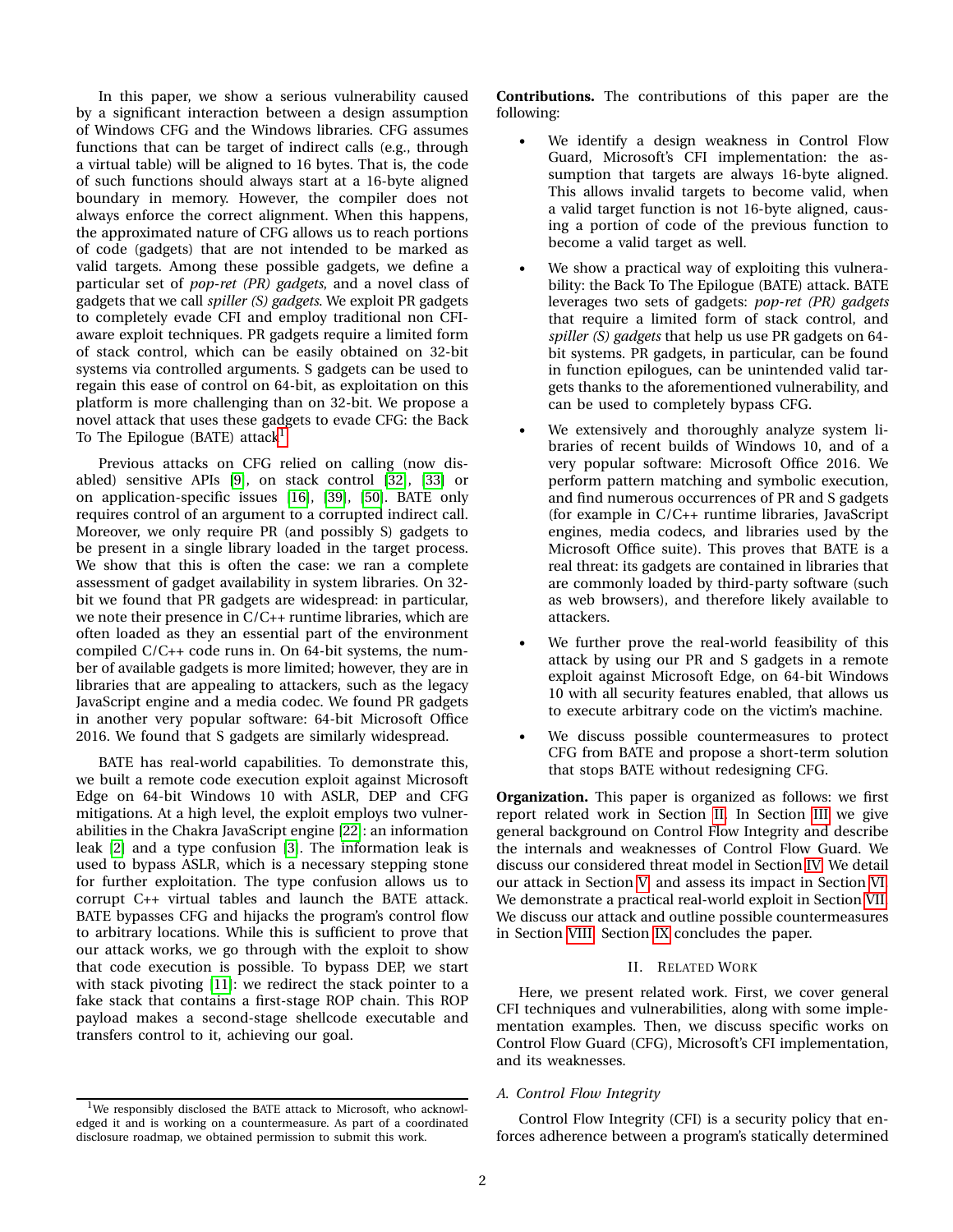control flow graph and its runtime execution path. It aims at preventing attackers from diverting execution to paths that were not intended by the programmer. Forward-edge CFI protects forward branches, such as indirect calls through function pointers or virtual tables, which could be hijacked by an attacker. Backward-edge CFI protects from corruption of return addresses, for example via a shadow stack [\[12\]](#page-13-26). One of the main characterizing factors of a CFI approach is its granularity. Fine-grained CFI aims at restricting control flow to the exact program's control flow graph, keeping a separate set of allowed destinations for each indirect call site. However, the pointer analysis required for ideal CFI is undecidable [\[30\]](#page-13-11), so a certain level of approximation is inevitable. Coarse-grained CFI is more relaxed and enforces a global set of valid targets.

The seminal work on CFI [\[4\]](#page-13-10) proposes an approach based on labeling indirect call destinations. Indirect calls are instrumented to check whether the destination label is the expected one, to ensure that an edge for that transfer exists in the control flow graph. While they suggest that more label classes can make exploitation harder, their implementation only uses a single class and is therefore coarse-grained. Backward-edge protection is achieved via a shadow stack, whose integrity is guaranteed by CFI.

Researchers have proposed multiple different approaches, with varying granularites and performance characteristics [\[7\]](#page-13-12). For example, CCFIR [\[49\]](#page-14-2) works directly on binaries and achieves coarse-grained, forward- and backwardedge CFI by forcing all returns and indirect calls to go through aligned stubs in a springboard section. CCFIR is more precise than the original CFI, since it separates backward edges in two equivalence classes. Two opensource compilers, GCC and LLVM, also offer forward-edge CFI implementations [\[43\]](#page-14-0). GCC's Virtual-Table Verification (VTV) protects from virtual table hijacking attacks [\[31\]](#page-13-27) by checking that the virtual table belongs to the class hierarchy for the invocation object. LLVM's Indirect Function-Call Checks (IFCC) protects all indirect calls by redirecting them through jump tables. IFCC can support many levels of precision. The authors focus on two: all functions allowed for any call, or grouped by their number of arguments. Particularly interesting to our paper is MIP [\[28\]](#page-13-28), another coarse-grained implementation, as the data structure is close to Microsoft CFG. It defines a mapping between memory addresses and bit positions in a bitmap and divides the code into chunks, only the beginning of which are valid targets. Bitmap bits corresponding to the beginning of chunks are set, while others are cleared. Indirect calls and returns are instrumented to extract the bit for the target address from the bitmap and check whether it is the beginning of a chunk.

Based on the observation that points-to analysis always has some level of approximation, Evans et al. show a technique to exploit the imprecision of scalable analyses [\[14\]](#page-13-29). Coarse-grained CFI implementations suffer from attacks that leverage their big equivalence classes. While they limit the scope of code reuse attacks, since most code locations are not valid targets, they are not immune. Indeed, it is still possible to build realistic and Turing-complete gadget sets under CFI policies [\[13\]](#page-13-13), [\[17\]](#page-13-14). A powerful attack is COOP [\[34\]](#page-13-8): it derives gadgets from C++ virtual methods, which are valid CFI targets, and chains them by exploiting virtual table hijacking. However, this attack leads to a restricted gadget set, which makes it more difficult to write payloads. BATE achieves full instruction pointer control, allowing an attacker to follow up with simpler exploit techniques. Additionally, Conti et al. [\[10\]](#page-13-15) demonstrate weaknesses in multiple CFI implementations when the attacker is in control of the stack.

# *B. Control Flow Guard.*

Microsoft Control Flow Guard (CFG) [\[23\]](#page-13-16) is a forwardedge, coarse-grained CFI implementation based on a bitmap, similar to the approach proposed by MIP [\[28\]](#page-13-28). CFG internals are not officially documented, but third parties reverse-engineered them [\[27\]](#page-13-30), [\[41\]](#page-13-31), [\[46\]](#page-14-3). We describe how CFG works in more detail in Section [III-B.](#page-4-0) Instead, we now report past exploits and bypasses to CFG, grouped by the weakness they exploited.

Some bypasses rely on finding code that is not protected by CFG, as CFG allows all branches to modules that are compiled without CFG support [\[27\]](#page-13-30). Thus, code from those modules can be reused. As more and more modules are compiled with CFG, this becomes less of a problem.

Another source of vulnerabilities is Just-In-Time (JIT) compiled code. By default, dynamic allocations of executable memory are not protected by CFG, allowing code reuse attacks such as JIT spraying [\[38\]](#page-13-32), [\[47\]](#page-14-4). To avoid this problem, the implementation has to take care of properly altering the bitmap to mark valid targets in dynamic code. Moreover, JIT compilers have to replicate the CFG instrumentation in the generated code to protect outgoing branches. For example, Falcón [\[16\]](#page-13-20) shows unprotected indirect calls from the Flash JIT compiler.

Due to its coarse granularity, CFG does not distinguish between call sites, and keeps a global set of allowed targets. An attacker can exploit this by calling valid target functions, that are however unintended for that particular code path. For example, certain Windows APIs change the execution context and can be abused to hijack the control flow [\[9\]](#page-13-17). However, the introduction of *sensitive APIs* [\[20\]](#page-13-33) has sensibly reduced the number of allowed dangerous APIs, thus decreasing the attack surface for such bypasses.

CFG also relies on certain assumptions about memory protection. Checks are performed by calling CFG functions provided by the operating system via function pointers. Those pointers are filled in by the kernel and reside in a read-only memory area, so it should be impossible to corrupt them. However, some application-level bugs can be used to make memory writable, allowing an attacker to overwrite the pointers [\[50\]](#page-14-1). BATE is more general as it does not target a specific bug. Moreover, researchers found that this area can actually be writable in some modules [\[39\]](#page-13-21). Furthermore, CFG only protects forward-edge transfers. Since it does not protect the return address on the stack, an attacker can overwrite it to gain flow control [\[33\]](#page-13-19).

Finally, Windows stores pointers to exception handling routines on the stack. Branches to those functions are not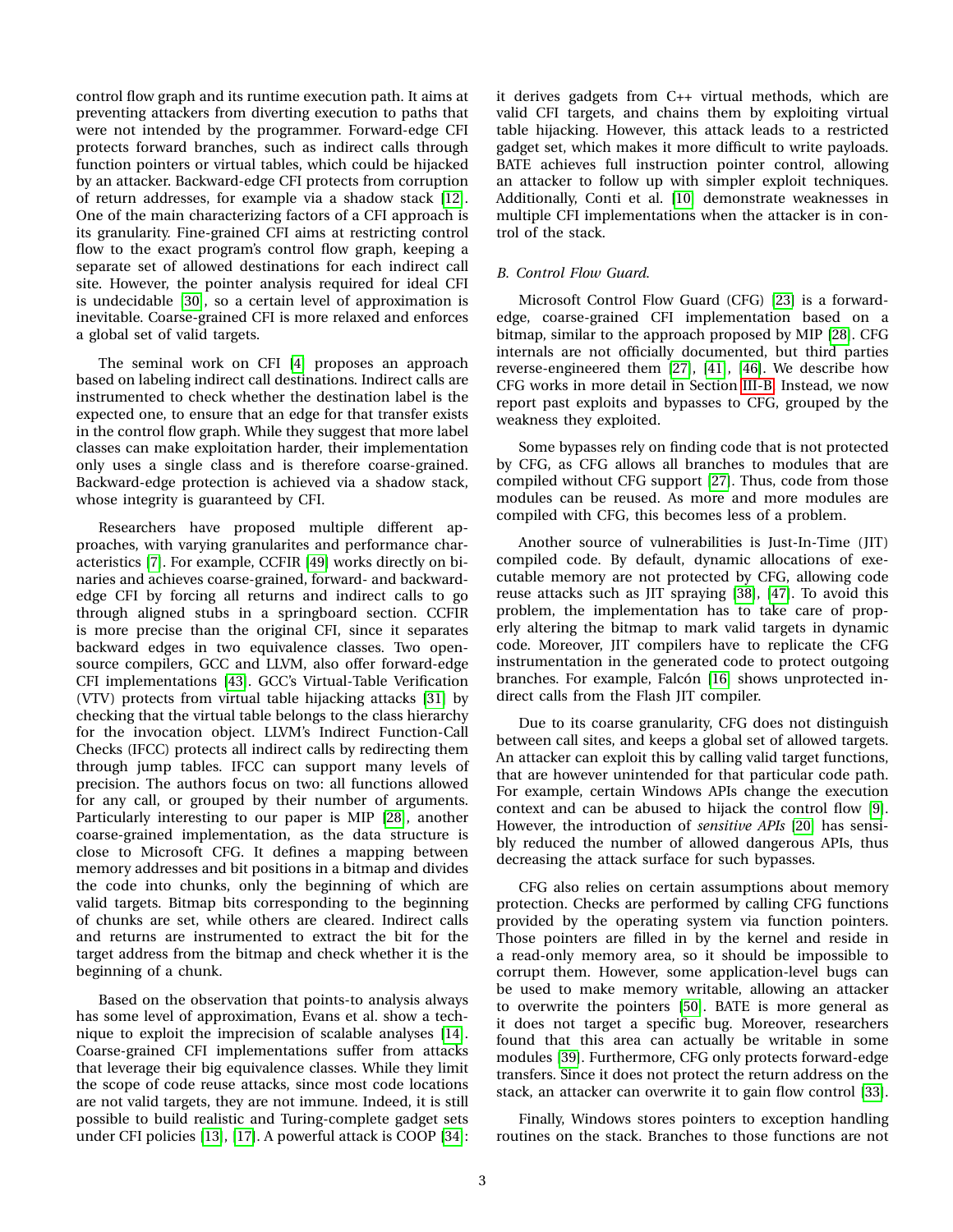protected by CFG, so an attacker can hijack them and then cause an exception to transfer control to arbitrary locations [\[32\]](#page-13-18).

#### III. BACKGROUND

<span id="page-3-0"></span>Before presenting our BATE attack against CFG, we need to recall some basic concepts. Here, we first introduce the main concepts of Control Flow Integrity (Section [III-A\)](#page-3-1). We then explain how Control Flow Guard works (Section [III-B\)](#page-4-0).

#### <span id="page-3-1"></span>*A. Control Flow Integrity*

Control Flow Integrity (CFI) [\[4\]](#page-13-10) is a security policy that aims at preventing adversaries from redirecting control flow to arbitrary locations. Many CFI implementations have been proposed in the literature, with varying degrees of precision and performance [\[7\]](#page-13-12). CFI computes the application's control flow graph statically, either from source during compilation or directly from binaries. At runtime, control flow is monitored to ensure it sticks to the computed graph. This can be done by performing checks on instructions that trasfer control, to ensure they have not been corrupted by an attacker. Control transfers can be divided in forward (calls and jumps) and backwards (returns), based on the direction of their edge in the control flow graph. Depending on what kind of transfers are protected, CFI can be *forwardedge*, *backward-edge* or both. Forward-edge CFI protects jumps and calls, which can be *direct* or *indirect*. Direct branches embed their destination in the instruction itself. Assuming that executable memory is not writable, which can be ensured by W⊕X, those cannot be corrupted by an attacker. Indirect branches load their destination from a memory location, for example when calling through a function pointer. An attacker that can overwrite the code pointer in memory can redirect the branch. In Figure [1](#page-3-2) we show an example of such attack, and how CFI can prevent it. In this example, Figure [1a](#page-3-3) shows code without CFI enforcement, leading to a successful control flow hijack. Figure [1b,](#page-3-4) on the other hand, shows CFI enforcement and detection of the attack.

In more detail, in Figure [1a](#page-3-3) a memory corruption vulnerability is used to overwrite fptr2 and hijack the second call to evil instead of the intended target func3. Indirect calls are extremely common in object-oriented code, where they are used to implement virtual method calls through virtual tables. Many modern attacks rely on virtual table corruption, in order to easily divert control flow [\[31\]](#page-13-27). To avoid this, CFI checks indirect branches at runtime to ensure that the computed graph has an edge for the transfer. This can be done by statically determining the set of valid targets for a call, i.e., the *points-to set* of the function pointer, and then checking the destination against it at runtime. Figure [1b](#page-3-4) shows the same attack as before, this time with CFI. The only allowed target for fptr1 is func1, while fptr2 can point to func2 or func3. Indeed, before the calls, there are CFI checks. A call to evil through fptr2 violates the CFI policy, so the corruption is detected and can be handled, typically by killing the process.

Unfortunately, precise and sound points-to analysis is hard and, in the general case, undecidable [\[30\]](#page-13-11). As such,

<span id="page-3-4"></span><span id="page-3-3"></span>

<span id="page-3-2"></span>Fig. 1. Example of function pointer hijacking, with and without CFI techniques in place. If there is no CFI, control flow goes to the pointer specified by the attacker; if CFI is in place, attacker would be likely pointing to an invalid target, and CFI successfully prevents malicious redirection.

the set of allowed targets is an approximation of the actual one. To indicate the level of approximation, CFI policies are either *fine-grained* or *coarse-grained*. While the meaning of these terms is not standardized in the literature, we use fine-grained CFI to mean a policy where each call site has a distinct valid target set, which is as precise as possible. In other words, only paths that the programmer intended can be taken. In coarse-grained CFI, there is a single valid target set, consisting of all the targets of indirect branches in the entire program. This clearly extends the attack surface, as an adversary can call unintended functions. For example, if a coarse-grained CFI was used in Figure [1b,](#page-3-4)  $func{1,2,3}$ would all be valid targets for both fptr1 and fptr2. There are also CFI schemes that employ an intermediate number of equivalence classes: for example, IFCC [\[43\]](#page-14-0) can group valid targets by number of arguments.

Backward-edge CFI protects return instructions. When a call is performed, the address of the next instruction in the caller is stored on the stack, to be later used as a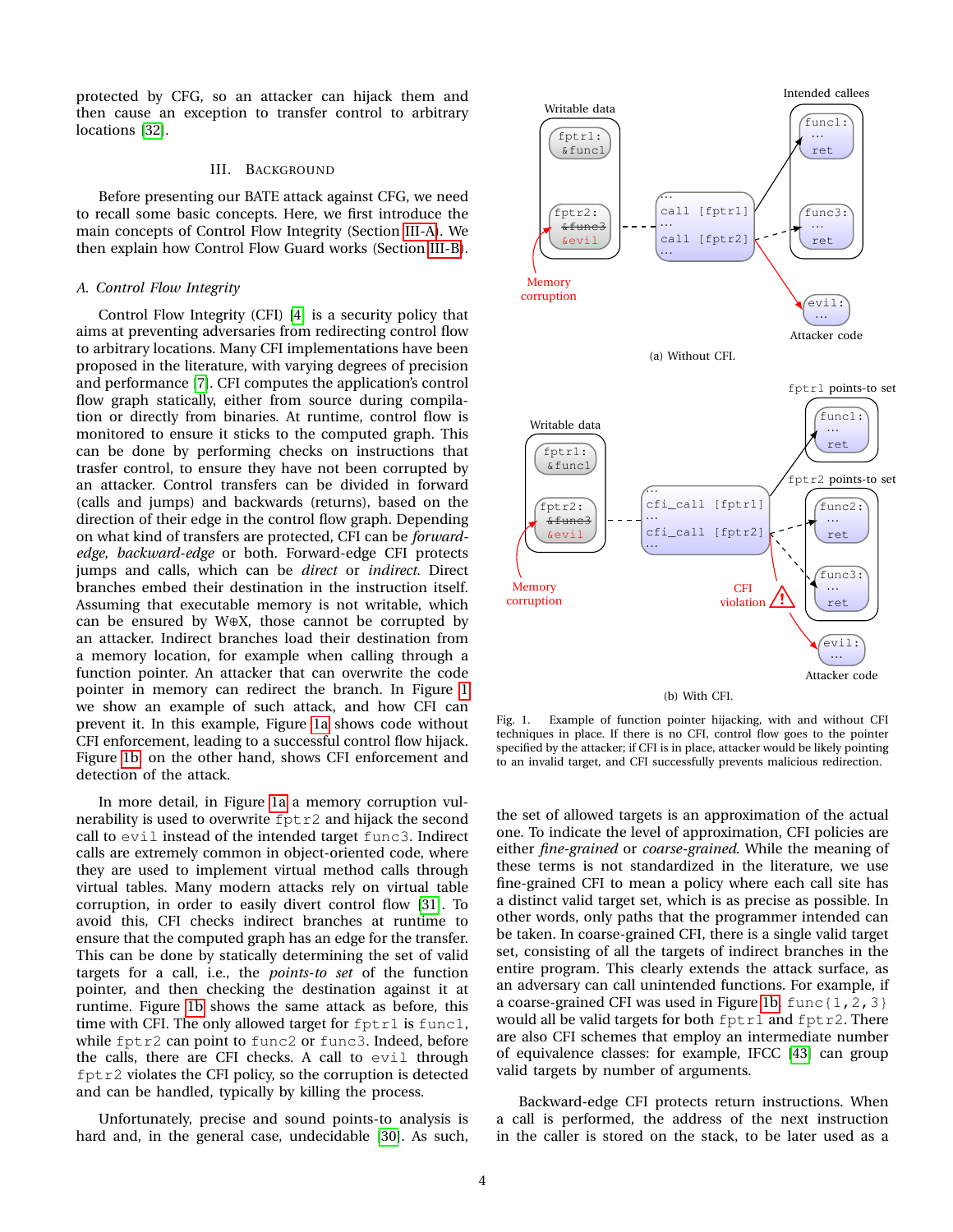return address. Attacks such as stack overflows allow an adversary to overwrite the return address, gaining control of the execution flow when the callee returns. Statically determining the set of valid return locations is not very precise, as a function can be called from many different places. For this reason, backward-edge CFI implementations often make use of a *shadow stack* [\[12\]](#page-13-26), which resides in a protected memory area and stores a copy of the real return address. On returns, the return address fetched from the real stack can be compared to the one from the shadow stack and the program can detect whether it was tampered with.

## <span id="page-4-0"></span>*B. Control Flow Guard*

Researchers and companies provided several practical CFI implementations. One of the prominent ones, because of widespread diffusion in all Windows operating systems from 8.1 onwards, is Control Flow Guard (CFG). CFG is a coarse-grained forward-edge CFI implementation that leverages an instrumentation involving the compiler, the kernel and the ntdll.dll library [\[46\]](#page-14-3). It protects from hijacked forward branches such as function calls and longjmp buffers, but does not offer backward-edge CFI, which guards return addresses. CFG relies on a process-wide bitmap to perform fast integrity checks, which is similar to the approach used by MIP [\[28\]](#page-13-28).

We describe in more detail in the following how CFG works: we start from code analysis and compiler instrumentation at compile time (Section [III-B1\)](#page-4-1), then explain the core *bitmap* employed technique (Section [III-B2\)](#page-4-2), and finally detail how runtime integrity checks work (Section [III-B3\)](#page-4-3).

<span id="page-4-1"></span>*1) Compiler instrumentation:* When building a module (executable or library), the compiler analyzes the source code and generates a *valid target table* for indirect branches, that is, the set of all entry points that can be valid indirect targets. By default, this analysis includes exports to support dynamic symbol resolution. However, a feature named *export suppression* allows the programmer to make specific exports invalid targets. The valid target table is embedded into the binary's read-only data section. The compiler also sets up two global function pointers in the same section, for *check* and *dispatch* functions. Those pointers will be later filled in by the kernel when loading the module and pointed to implementations for CFG checks. Both functions take an indirect branch target and check whether it is valid. If this is the case, the check function simply returns, while the dispatch function jumps to the target. Otherwise, both terminate the process with a security violation. To support pre-8.1 Windows, the compiler provides dummy implementations with which the pointers are initialized, to be later overridden by the loader. The compiler uses those functions to implement two modes:

- 1) *check mode*, where a call to the check function is injected before indirect branches;
- 2) *dispatch mode*, where indirect calls are replaced by a call to the dispatch function.

Both modes use the same checking algorithm and are equivalent for our purposes. For 32-bit modules, the compiler can insert further checks to ensure that the stack pointer does not change after the indirect call [\[45\]](#page-14-5), [\[46\]](#page-14-3). This mitigates stack desynchronization attacks based on mismatching calling conventions [\[17\]](#page-13-14). Dispatch mode, which is common on 64-bit [\[20\]](#page-13-33), is only distinguished by the implementation performing the target branch instead of the caller.

<span id="page-4-2"></span>*2) Module loading:* When the kernel loads a CFG-aware module, it fetches the valid target table and encodes this information into the *CFG bitmap*, a continuous block of read-only reserved virtual memory (32MB on 32-bit, 2TB on 64-bit) in the process' addressing space. Each pair of bits in the bitmap bijectively maps to a 16-byte aligned address range of 16 bytes in size, so that every address in user space maps to one and only one bit pair. Thus, each range can have one of four states associated with it:

- **00** no address in this range is a valid target;
- **01** this range contains an export-suppressed target;
- **10** the only valid target is 16-byte aligned (that is, the first address in the range);
- **11** all addresses in this range are valid.

The only virtual bitmap pages actually backed by physical memory are those that are not completely zeroed. Moreover, since even when countermeasures such as Address Space Layout Randomization are in place dynamic libraries are only relocated at their first load, bitmap regions for libraries used by multiple processes can share their physical backing. As such, the committed memory footprint is acceptable. If a module is not CFG-aware, all the bit pairs belonging to its address space will be set to 11. This allows intermodule calls from a module that employs CFG to one that does not, which is essential to preserve backwards compatibility. The loader also points the check and dispatch function pointers to implementations within ntdll.

<span id="page-4-3"></span>*3) Runtime:* After loading a module, its bitmap region is not necessarily static. It can be altered in two ways:

- 1) by allocating executable memory, whose bitmap bits will all be set;
- 2) by changing specific bits through system calls.

A typical case that requires bitmap modification is when code is generated via a just-in-time compiler. Any change is local to the process, so modifying a shared bitmap page will result in a private copy being mapped.

To clarify the CFG mechanism, we show in Figure [2](#page-5-2) how call checks happen at runtime (in *check* mode). In this example, the fptr function pointer resides in a writable data section, so it could be vulnerable to corruption. The compiler has protected an indirect call to it via check mode by prepending a call to the CFG check function. First, the system fetches the indirect target from fptr and stores it into the rcx register, which is where the check function expects it to be. Then, the check function is called indirectly. This is safe as long as the check and dispatch pointer are read-only. The check call will jump into ntdll. Here, the position of the bit pair (highlighted in the figure) for the target address into the bitmap is calculated via fast bitwise operations and the bits are fetched. If the pair resides in an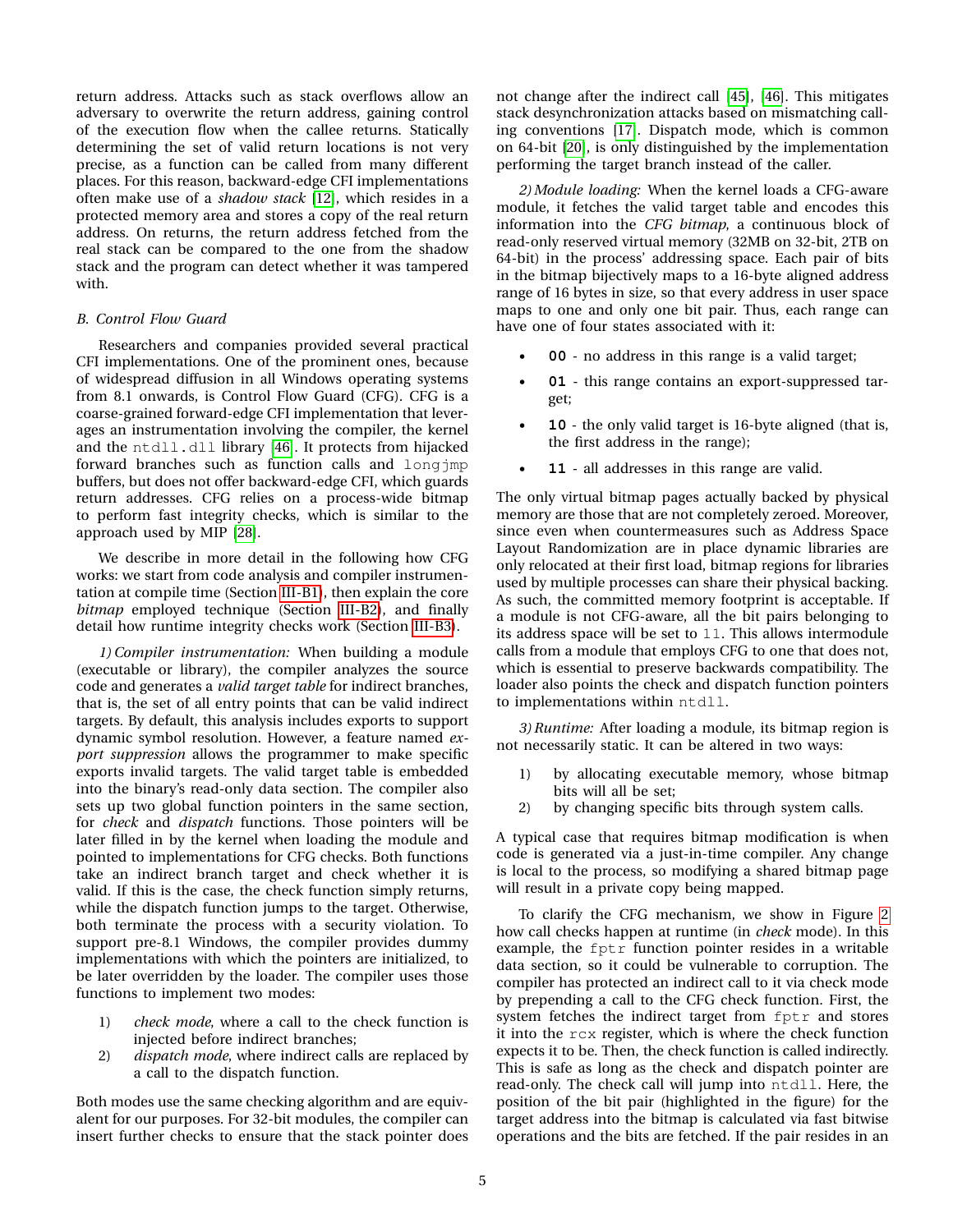unmapped bitmap page, a memory violation exception will occur, which is handled by a top-level handler in ntdll. The handler contains a special case that checks whether the violation happened within the CFG checking code. If it did, then the check is resumed as if the page was completely set to zero, which will lead to a failure since 00 means that there are no valid targets. The target address is checked against the bit pair to determine whether it is valid. In the example the pair is 10, which means the check will pass only if the target is 16-byte aligned. If the check fails the process is terminated, otherwise the check function returns to the caller, which finally issues the original indirect call. In dispatch mode, the target address would be passed in the rax register and the call would be issued directly by ntdll.



<span id="page-5-2"></span>Fig. 2. Example of CFG *check mode* of a function call: first, the *check function* in ntdll is called and the bit pair from the bitmap is checked; if the value from the bitmap allows the call target, the check function returns and the function is called. Otherwise, a security violation is issued.

#### IV. THREAT MODEL AND ASSUMPTIONS

<span id="page-5-0"></span>Overall, our threat model is even stricter than what is considered in the CFI seminal work [\[4\]](#page-13-10). We assume the application's control flow integrity protection is provided solely by CFG: therefore, other CFI implementations and other integrity protections, such as VTint [\[48\]](#page-14-6), are not in place. Regarding offensive capabilities, our attacker is less powerful than usual: we assume the attacker has knowledge of the memory layout and a limited form of memory corruption, but we do not require arbitrary write capability. Regarding defensive capabilities by the defender, differently from the threat model considered in [\[4\]](#page-13-10), we consider memory layout randomization to be in place, as it is nowadays a common countermeasure.

**Offensive Capabilities.** The attacker has the following capabilities:

- **Memory layout knowledge.** The attacker can know the layout of the program's addressing space, for example by reading pointers from memory.
- Indirect call corruption. The attacker can leverage some memory corruption vulnerability in the program to hijack the destination of indirect calls.
- **Control near the stack top.** The attacker can control a word near the top of the stack. We show that this can be achieved by controlling an argument to a

corrupted indirect call, both on 32-bit and 64-bit systems.

• **Adversarial computation.** The attacker can perform runtime calculations, for example by targeting a scripting language interpreter such as JavaScript.

While the seminal work assumed that the attacker had total control over memory contents, our attack only requires the ability to corrupt indirect calls. The stack control requirement does not imply further memory corruption needs, as we gain it via controlled arguments.

**Defensive Capabilities.** The following defenses are in place:

- **W**⊕**X.** By default, every memory mapping is either writable or executable, but not both. This stops an attacker from modifying code (because it is not writable) or injecting code (because it is not executable).
- **Randomization.** The memory layout of the program is randomized, for example via Address Space Layout Randomization (ASLR).

# V. BATE: OUR ATTACK TO CFG

<span id="page-5-1"></span>In this section we describe our Back To The Epilogue (BATE) attack to CFG. We start with an overview of BATE (Section [V-A\)](#page-5-3), followed by a discussion of the specific weaknesses we exploit (Section [V-B\)](#page-6-0). Then, we define *popret* gadgets (Section [V-C\)](#page-6-1), which are a central part of our technique, and how we exploit them to gain flow control on 32-bit systems (Section [V-D\)](#page-7-0). We then introduce *spiller* gadgets (Section [V-E\)](#page-7-1), which work as helpers for pop-ret gadgets on 64-bit. Finally, we show to combine pop-ret and spiller gadgets to mount a 64-bit attack (Section [V-F\)](#page-8-0).

## <span id="page-5-3"></span>*A. Overview*

At the high level, BATE works by exploiting a design assumption about the alignment of valid CFG targets. Whenever target functions are not correctly 16-byte aligned, we are able to jump to code that surrounds the entry point of these functions. In particular, we jump to code sequences we call *pop-ret* (PR) gadgets, that are contained within the epilogue of a function preceding a valid unaligned target. Those gadgets modify the stack pointer and allow us to transfer control to any location, provided that we control a value reasonably close to the top of the stack.

The described attack can be easily done on 32-bit code by controlling an argument to an hijacked indirect call. On 64-bit, controlling a value near the stack top is more difficult than on 32-bit. To make PR gadgets work, we need control over a zone on the stack known as Register Parameter Area (RPA). For this reason we introduce *spiller* (S) gadgets, which spill attacker-controlled values to this area. We then combine S and PR gadgets to form an S-PR chain, which gives us flow control. Since many S gadgets take the spilled values from arguments, we regain the ease of exploitation via arguments we had on 32-bit.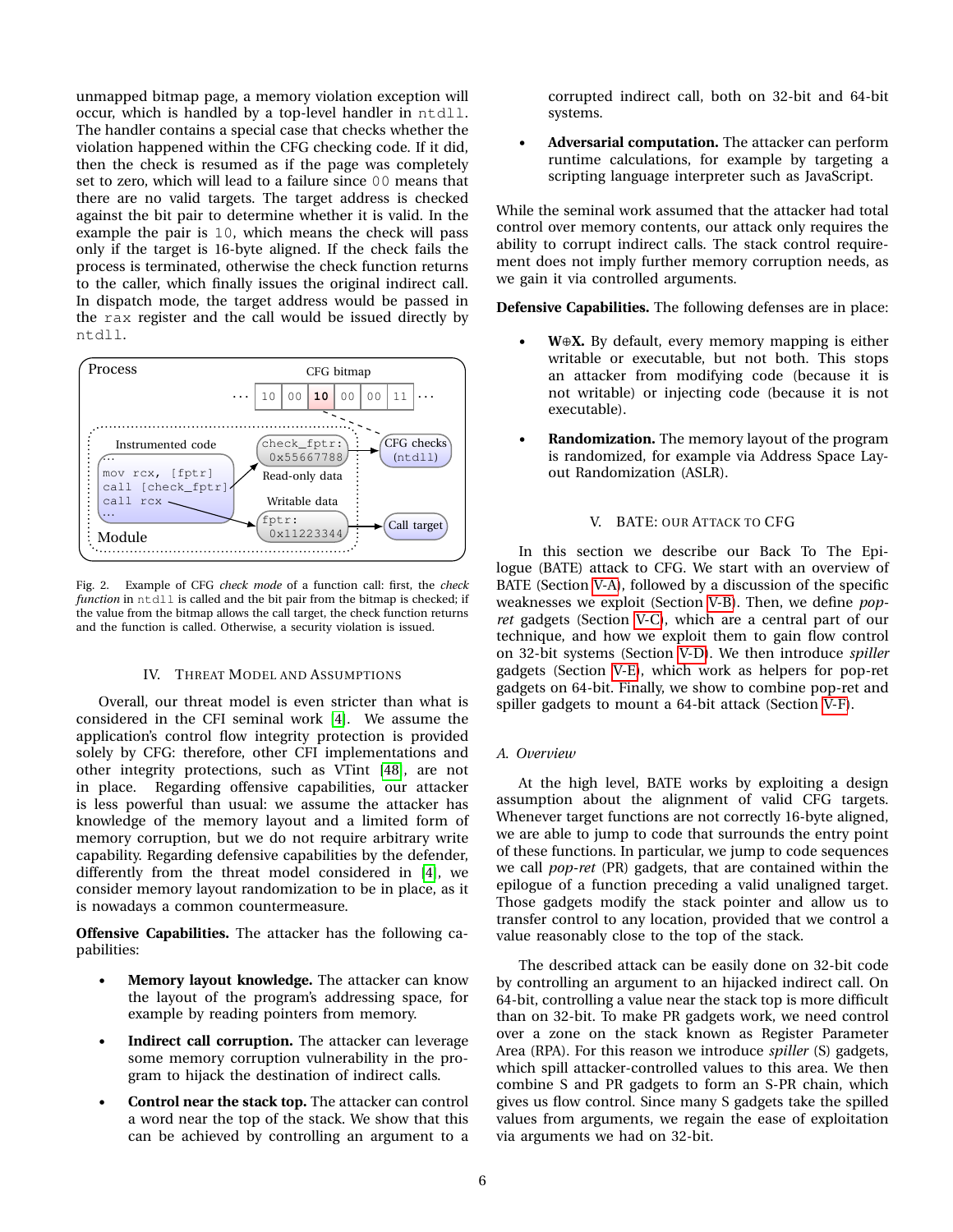#### <span id="page-6-0"></span>*B. Exploited Weaknesses*

We exploit three weaknesses in CFG: presence of unaligned targets coupled with design assumptions about target alignment, lack of backward-edge protection, and that the bitmap is process-wide.

**Unaligned Targets.** CFG is able to precisely mark a valid target only if it is the only target in its address range and it is 16-byte aligned. In that case, the state will be 10. However, if a target is not aligned, or there are multiple targets in the same range, then the state will have to be set to 11, which allows branches to any address in the range. In other words, we can freely alter the lower 4 bits of a valid unaligned target and the result will still be a valid target. This enables us to reach code located near a unaligned function's entry point, which leads to interesting code sequences we call PR gadgets. Note that if multiple targets are in the same range at least one has to be unaligned, so we will not distinguish between the two and just refer to unaligned targets. This design assumption would not impact CFG's security if the compiler always aligned targets. However, in practice, we were able to find unaligned targets in code commonly used by applications.

**Lack of backward-edge CFI.** CFG does not check return addresses. Our technique eventually returns to an attackercontrolled value, thus successfully escaping from CFG. We achieve return address control by modifying the stack pointer before a return instruction. As previously noted, 32-bit CFG can include stack pointer checks. However, we take control of execution before these checks run, effectively neutering them.

**Process-wide bitmap.** Since CFG keeps a single bitmap for the whole process, a valid target is allowed for any indirect branch in any module. Thus, we can improve the feasibility of our attack by extending the search for gadgets to all loaded modules. This is particularly interesting when gadgets are in system libraries: all processes that load a library with our gadgets in it automatically become exposed to BATE. Since system libraries can potentially be loaded by a large number of applications, we get a more universal bypass.

## <span id="page-6-1"></span>*C. PR gadgets*

Due to the imprecision around unaligned targets, we can jump in the neighborhood of a valid unaligned function's entry point. We now need to look for sequences of instructions that perform interesting operations from an attacker's point of view. At the low level, a function is typically made of three parts:

- 1) **Prologue.** It spills (i.e., saves) callee-saved registers to the stack and sets up the stack frame for the function.
- 2) **Body.** It performs the actual work defined by the programmer at the higher levels.
- 3) **Epilogue.** It deallocates the stack frame and restores callee-saved registers.

Since a function's prologue is placed at its entry point, and the compiler lays out functions one after the other in the binary, the epilogue of a function is close to the entry point of the subsequent function. We show an example of this situation in Figure [3:](#page-6-2) func2, at 0x1007, is a valid CFG target but it is not 16-byte aligned. Therefore, the entire aligned 16-byte range (0x1000-0x100f, represented by the shadowed cells in the picture) around func2 is valid. This code range, between dashed lines in the figure, includes the epilogue of func1, or at least a part of it.



<span id="page-6-2"></span>Fig. 3. An unaligned valid target at 0x1007 (func2) makes the whole 0x1000-0x100f range valid. A  $P_{80}R_0$  gadget is generated from the epilogue of func1.

A typical epilogue performs the following operations:

- 1) **Stack frame deallocation.** The stack frame was allocated in the prologue by subtracting its size from the stack pointer. Deallocation is done by either adding the stack frame size to the stack pointer, or by setting the stack pointer to the base pointer, which keeps track of the stack frame base. The latter can only be used if the base pointer is not being treated as a general-purpose registers, which is a common optimization.
- 2) **Register restoration.** The original values for calleesaved registers were pushed to the stack during the prologue. The epilogue pops them to restore their value for the caller.
- 3) **Return.** The ret instruction pops the return address from the stack and branches to it. There is also an alternative ret opcode that accepts a 16 bit immediate operand, which will be added to the stack pointer after popping the return address.

All operations done by the epilogue, excluding deallocation if the base pointer is used, increment the stack pointer by a fixed amount. A *pop-ret (PR) gadget* is a sequence of consecutive instructions that increment the stack pointer and return. Due to the predictability of compiler-generated epilogues, it is easy to define the exact structure of PR gadgets generated from epilogues. Each PR gadget is described by two parameters,  $p$  and  $r$ , denoted as  $P_pR_r$ , and satisfies the following properties:

- **PR.1** The gadget is a valid target for CFG.
- **PR.2** The gadget is composed by the following sequence of instructions: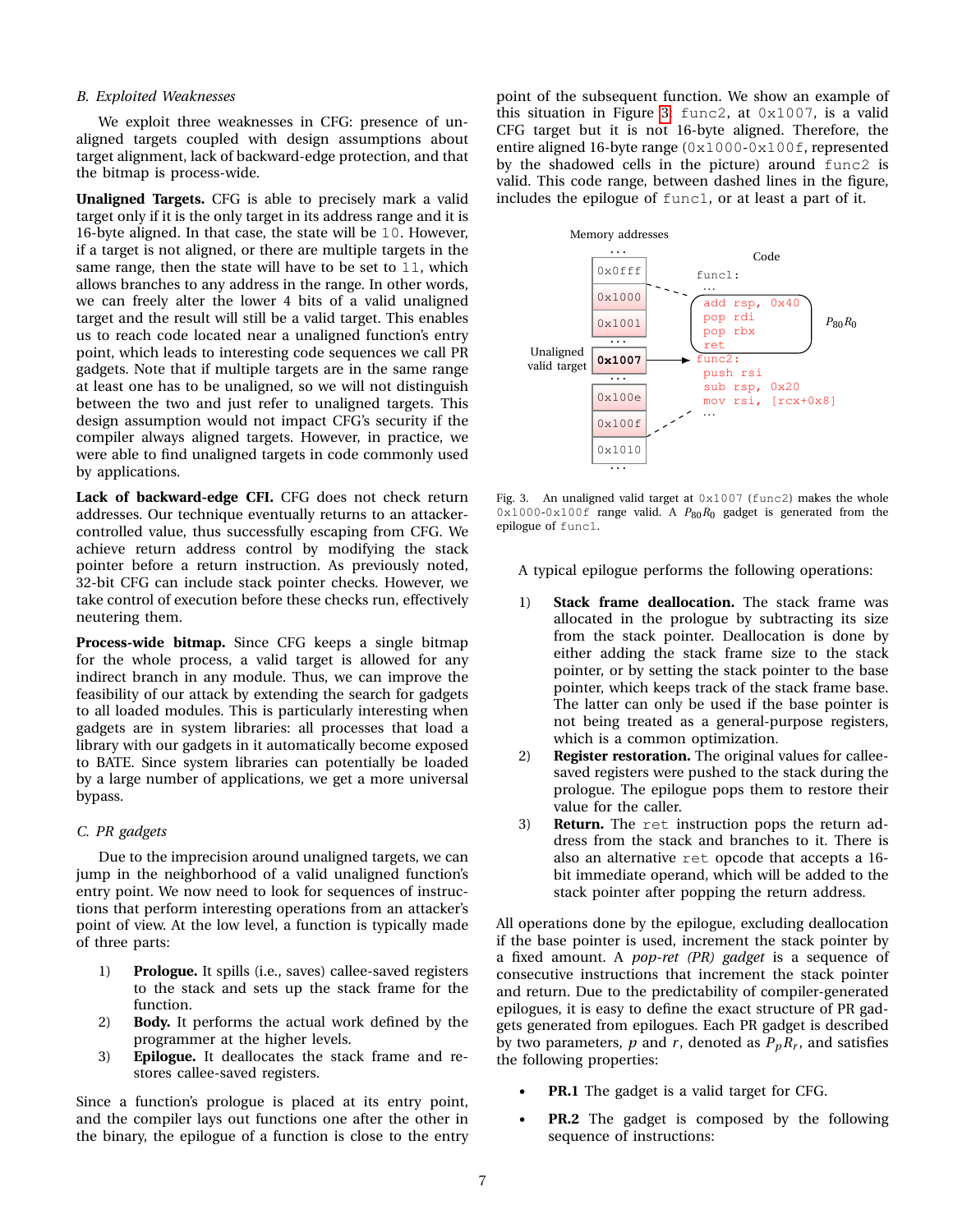- 1) An optional add  $\{e, r\}$ sp, m instruction. If not present, let  $m = 0$ .
- 2) An optional sequence of *n* pop instructions, excluding pop  $\{e, r\}$ sp, since it would change the stack pointer to a value that is not necessarily controlled. If not present, let  $n = 0$ .
- 3) Either a ret instruction, in which case let  $r = 0$ , or a ret *r* instruction.
- **PR.3**  $p = m + wn \geq w$ , where *w* is the native word size in bytes (4 on 32-bit, 8 on 64-bit).

In our example in Figure [3](#page-6-2) the epilogue of func1, which is reachable because func2 is an unaligned valid target, generates a  $P_{80}R_0$  gadget ( $w = 8$ ,  $m = 64$ ,  $n = 2$ ). PR gadgets are *relative* ROP stack pivots: they increment the stack pointer by *p* bytes and return. Optionally, they can increment the stack pointer by another *r* bytes before returning, but after popping the return address.

The main insight behind BATE is that PR.1 is often satisfiable. Since we exploit the imprecision around unaligned targets, PR gadgets must be in the 16-byte CFG range for the unaligned target, otherwise they will fail the CFG check. More precisely, since PR gadgets precede the unaligned target, our search window is restricted to the lower part of the range, which extends from the lowest address in the range (i.e., the unaligned target rounded down to a multiple of 16) to the unaligned target, excluded. Assuming an uniform distribution for the unaligned targets, this window will on average be 8 bytes. However, pop and ret instructions are small (1 or 2 bytes for pop, 1 or 3 bytes for ret), so useful PR gadgets can be very short and fit into this space. Moreover, a single epilogue can generate multiple PR gadgets. For example, the epilogue of func1 in Figure [3](#page-6-2) also contains the subsequences pop/pop/ret and pop/ret, which are respectively  $P_{16}R_0$  and  $P_8R_0$  gadgets.

Since every instruction in a PR gadget increments the stack pointer, *p* grows as we get farther from ret. Big pivots typically come from having an add instruction, which is before all pops, and therefore quite far from the return. However, the distance between the gadget entry point and ret is limited, because the entry point has to lay within the lower part of the 16-byte CFG range for the unaligned valid target in order to pass CFG checks. Assuming the offsets of unaligned targets within their ranges are uniformly distributed, we can expect gadgets with big *p* values to be rarer than ones with small *p*. We show that this is indeed the case in Section [VI.](#page-9-0)

## <span id="page-7-0"></span>*D. Exploiting PR gadgets*

To further explain how to use PR gadgets, we refer to the sample stack we depict in Figure [4.](#page-8-1) The x86 stack grows backwards, towards lower memory addresses. We refer to the lowest address, which the stack pointer points to, as the *top* of the stack.

Figure [4a](#page-8-2) shows the stack layout immediately after a call instruction for 32-bit calling conventions [\[24\]](#page-13-34). Before the call, the caller pushes the arguments to the stack, bringing the stack pointer to  $sp_0$ . The return address is

then pushed to the stack before branching to the call target, so that the new stack pointer is  $sp_1 = sp_0 - w$ . For our attack, we corrupt an indirect call and redirect it to a  $P_pR_r$ gadget. The gadget will increase the stack pointer by *p* bytes before returning. Let  $sp_r = sp_1 + p$  be the stack pointer when the gadget reaches its ret instruction. By PR.3 we have that  $sp_r \ge sp_0$ , meaning that the return address will be fetched from the caller's stack frame. Return addresses are not checked by CFG, so by controlling this location one can make the program branch to an arbitrary destination. Once execution jumps to the attacker's target, the stack pointer will be  $sp_r - w + r$ . As an example, consider Figure [4b,](#page-8-3) where an indirect call has been hijacked to a  $P_{2w}R_r$  gadget. The gadget will take its return address from the second argument to the callee, which is an attacker-controlled value within our threat model.

Clearly, a PR gadget with a big *p* value could set the return address further down the stack frame, for example in the local variables or in the registers spilled by the caller, both of which an attacker might be able to control. However, big pivots are rarer than small ones, so we focus on controlled arguments as they are closer to the stack top. We also note that, since PR gadgets pop registers, an attacker that controls more than just the word at  $sp<sub>r</sub>$  can use them to control registers as a side effect. While we do not make use of this in our proof-of-concept, it can aid exploitation since follow-up techniques such as stack pivoting often require a controlled register.

**Difficulties on 64-bit.** While this technique works on 32-bit code, it is not as easy to apply on 64-bit. Figure [4c](#page-8-4) shows the stack layout after a call instruction for the Microsoft 64-bit calling convention [\[25\]](#page-13-35). The first four arguments are passed in registers and subsequent ones via the stack. This immediately reduces the impact of PR gadgets, because many functions do not take more than four arguments. Also, a Register Parameter Area (RPA) is inserted at the top of the caller's stack frame. The RPA is allocated by the caller for the callee to spill registers into, and is 4 registers (32 bytes) in size. Reaching below this zone would require PR gadgets with  $p \ge 40$ , which are rare. Therefore, we aim at using PR gadgets that pivot into the RPA, which requires control over its contents.

#### <span id="page-7-1"></span>*E. S gadgets*

The RPA is typically used for argument registers, although other registers may be spilled into it. When arguments are spilled, they are in left-to-right order in memory. While the RPA can be used by the caller for temporary storage between calls, in most case it is left untouched. Driving  $sp<sub>r</sub>$  into the RPA would access uninitialized stack data.

While stack data used before initialization can be controlled, for example as shown for the Linux kernel [\[21\]](#page-13-36), it requires a complex setup and significant effort. Instead, we exploit a common compiler optimization to control the RPA: the replacement of tail calls with tail jumps. A function ending in a tail call would have that call as the last instruction in its body, followed by the epilogue and the return. This is often optimized by first executing the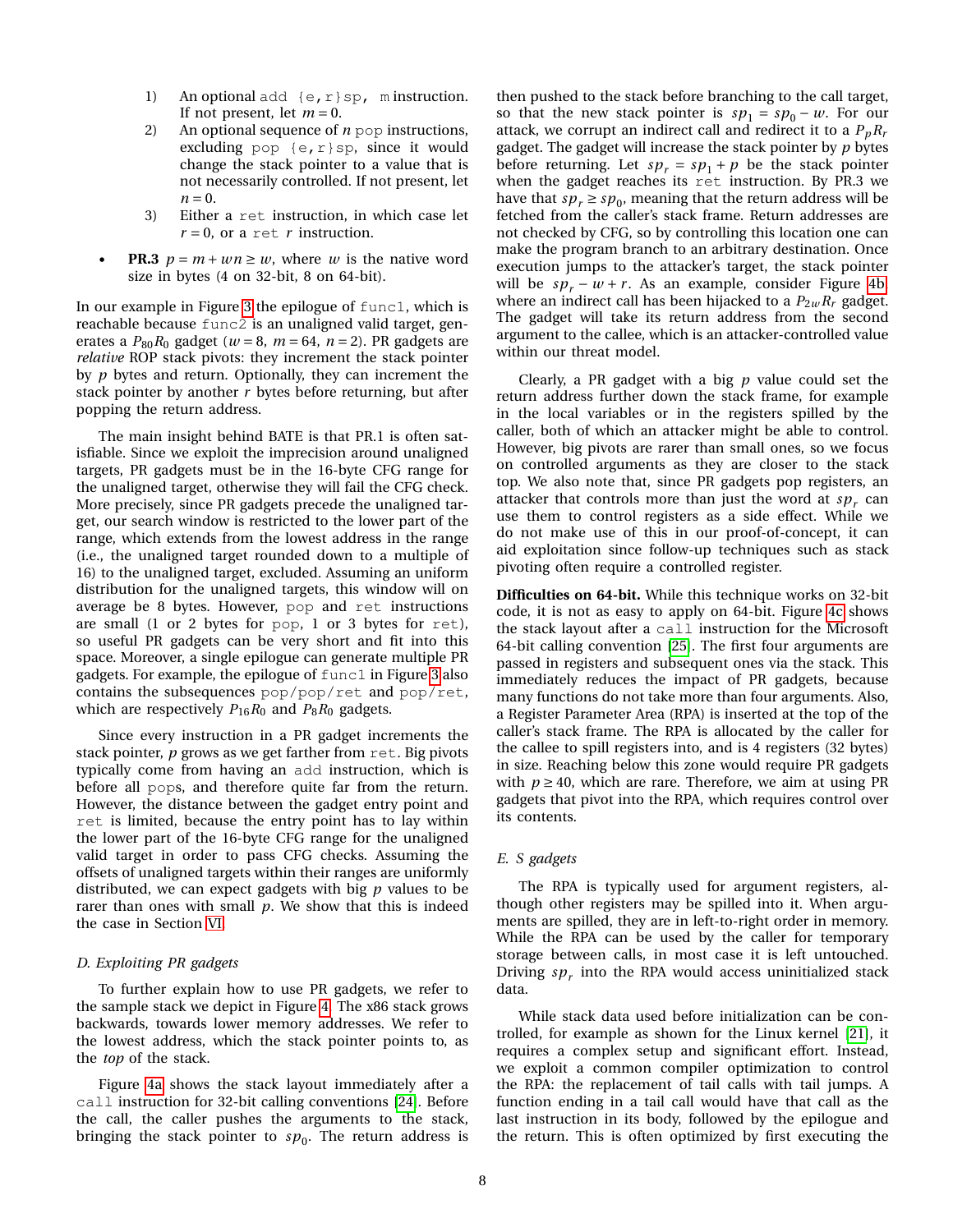

<span id="page-8-2"></span><span id="page-8-1"></span>Fig. 4. On 32-bit, the stack pointer after a call (*sp*<sup>1</sup> ) is close to the arguments and the caller's locals, so the stack pointer when a PR gadget returns  $(sp_r)$  can be pivoted into attacker-controlled arguments. On 64-bit bit, the register parameter area is uninitialized and distances  $sp_1$  from the caller's stack frame.

epilogue and then simply jumping to the callee. When control reaches the callee, the stack pointer points to the caller's return address and the callee will build its stack frame over what was the caller's stack frame. This reduces stack depth and avoids an extra return, since the callee will directly return to the caller's caller.

Most importantly, the caller likely spilled its arguments, or in some cases other general purpose registers, to the RPA. Since the stack frame has been deallocated, the stack at the tail jump looks again like Figure [4c,](#page-8-4) but now the RPA contains initialized data. Let us assume that the tail call is indirect, but CFG-protected, and that we can hijack it. This puts us in a position where we can chain a PR gadget with an initialized RPA near the stack top. To apply this technique in practice, we find functions with tail call optimization that are also valid CFG targets, which we name *spiller (S) gadgets*. An S gadget is described by a parameter  $n$ , denoted as  $S_n$ , and satisfies the following properties:

- **S.1** The gadget is a valid target for CFG.
- **S.2** The gadget spills *n* registers to the RPA.
- **S.3** The gadget ends with a controlled indirect tail jump after its epilogue.
- **S.4** The gadget has negligible or manageable side effects.

This is an approximate notation, that does not take into account which registers are spilled and at what offsets. We give a more precise description of S gadget semantics in Section [VI.](#page-9-0) We note that S gadgets can be considered as a particular subclass of the EP-IJ gadgets defined in [\[17\]](#page-13-14). If the final jump is made through a virtual table, they are also similar to COOP [\[34\]](#page-13-8) gadgets. We redirect the final indirect jump of an S gadget to a PR gadget to build an *S-PR chain*.

## <span id="page-8-0"></span>*F. Exploiting S-PR chains*

Control flow can be hijacked by redirecting an indirect call for which we control a spilled register to an S-PR chain

<span id="page-8-4"></span><span id="page-8-3"></span>with a PR gadget that will pivot  $sp_r$  to the spilled value. We focus on argument registers (rcx, rdx, r8, r9) because they are easier to control, but we stress that other registers may be spilled.

Figure [5](#page-8-5) shows a realistic example in a C++ application. The first code chunk from the top makes an indirect call via dispatch mode, which takes the target address in the rax register. This particular example shows a C++ virtual call: rcx (first argument) is the this pointer, the virtual table pointer is at offset 0 in the object and the method pointer is at offset 0x50 in the virtual table. The attacker has corrupted the virtual table pointer so that rax is loaded with the address of an *S*<sup>2</sup> gadget. Also, the attacker controls rdx, which is the second argument, and sets it to the address of the final target.



<span id="page-8-5"></span>Fig. 5. An S-PR chain, that shows how S gadgets are used to setup the stack for PR gadgets.

In this example, the S gadget starts by spilling the first two arguments (rcx and rdx) to the RPA, which begins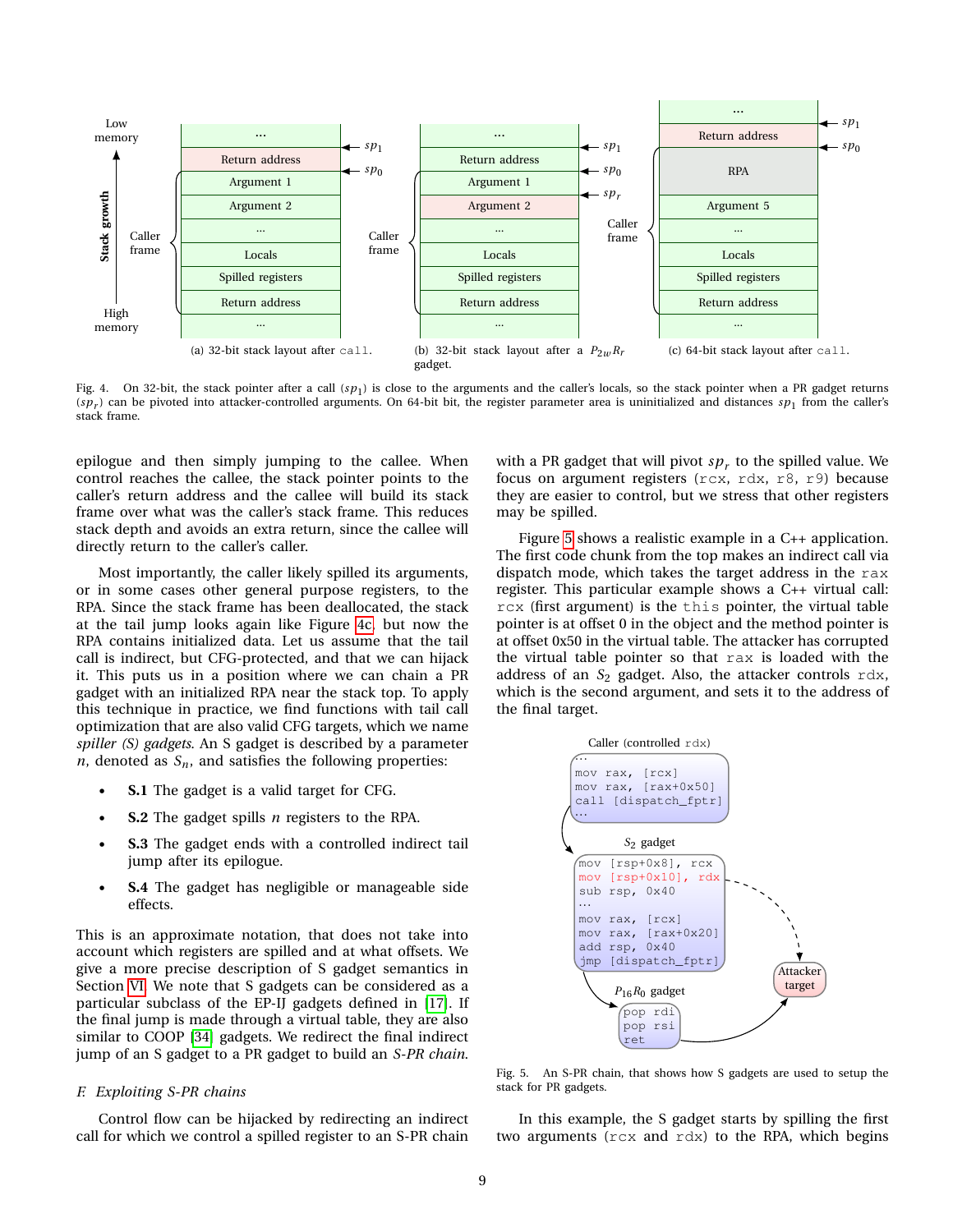at rsp+8. In particular, the highlighted instruction spills the attacker-controlled rdx to rsp+16. The gadget then builds a stack frame (64 bytes), performs some innocuous operations, and prepares rax for an indirect dispatch-mode tail call. This is again a virtual call, on the same corrupted object as before, at a 0x20 offset. Thus, the attacker can hijack it to a  $P_{16}R_0$  gadget. Finally, due to the tail call optimization, the S gadget deallocates the stack frame and jumps (via CFG dispatch) to the PR gadget. The stack pointer is now the same as it was at the beginning of the S gadget, and the spilled rdx is again at rsp+16. The PR gadget increments the stack pointer by 16 bytes, bringing the spilled register to the top of the stack, where ret will use it as the return address, achieving flow control.

#### VI. IMPACT AND APPLICABILITY

<span id="page-9-0"></span>We systematically assessed the presence of PR and S gadgets both in system libraries (as they expose to BATE all applications that load them), and Microsoft Office 2016, a very popular software and thus high-value target. Results were obtained from clean installs of 32-bit and 64-bit Windows 10 Pro Insider Preview, build 16232.1000.

#### *A. Analysis*

To find PR gadgets we apply a simple pattern matching approach, as their structure is predictable. For each file, we extract the list of valid targets and filter it down to unaligned targets. Then, we disassemble backwards from unaligned targets, at every offset within the window of addresses that share all but the lowest 4 bits. We match the disassembled chunks against the PR gadget structure previously illustrated, to determine whether we found a PR gadget and what its semantics are. This works well because the layout of epilogues is fixed.

For S gadgets we use a less naive approach, because they are much more diverse. To simplify exploitation, we only identify S gadgets made of a single basic block, without any control flow transfer except the final indirect jump. We extract the valid targets from the file, then we disassemble forwards until we reach an instruction that changes control flow, such as a call, a jump or a return. If this instruction is an indirect jump to the dispatch pointer, or if it is a call to the check pointer followed by an indirect jump to a register, we mark the gadget as a candidate. We then symbolically execute candidate gadgets to determine whether the stack frame has been deallocated prior to the indirect branch, and what was spilled to the RPA.

We use Capstone [\[1\]](#page-13-37) for disassembly and angr [\[37\]](#page-13-38) for symbolic execution.

## *B. Results*

Table [I](#page-9-1) shows libraries that contain unaligned targets and PR gadgets. We recall that, in a *PpR<sup>r</sup>* gadget, *p* indicates how many bytes are added to the stack pointer before returning, and *r* how many are added after returning. As expected (see discussion in Section [V-C\)](#page-6-1), small *p* values are more frequent than big ones. We also note that, as a general trend, *p* grows at first by steps of 8 bytes (from pop instructions), then suddenly increases because of adds.

<span id="page-9-1"></span>

| TABLE I. | <b>UNALIGNED TARGETS AND PR GADGETS FOUND IN WINDOWS 10</b> |
|----------|-------------------------------------------------------------|
|          | SYSTEM LIBRARIES.                                           |

| Library                                | <b>Unaligned</b><br>targets | <b>Total PR</b><br>gadgets | PR gadgets<br>(deduplicated)                                                                                         |  |  |  |  |
|----------------------------------------|-----------------------------|----------------------------|----------------------------------------------------------------------------------------------------------------------|--|--|--|--|
| 32-bit Windows, 32-bit WoW64 subsystem |                             |                            |                                                                                                                      |  |  |  |  |
| AppVEntSubsystems32.dll                | 1                           |                            |                                                                                                                      |  |  |  |  |
| clusapi.dll                            | $\mathbf{1}$                |                            |                                                                                                                      |  |  |  |  |
| d3dim.dll                              | 322                         | $\mathbf{1}$               | $P_4R_0$                                                                                                             |  |  |  |  |
| d3dim700.dll                           | 323                         | 11                         | $P_4R_{\{0,8\}},\ P_8R_{\{0,8\}},$<br>$P_{12}R_8, P_{16}R_8, P_{80}R_8$                                              |  |  |  |  |
| msvcr120 clr0400.dll                   | 17                          | 5                          | $P_4R_{[0.4098]}, P_8R_0,$<br>$P_{12}R_0$ , $P_{36}R_0$                                                              |  |  |  |  |
| msvcrt.dll                             | 34                          | 15                         | $P_4R_{\{0,4,8\}},\ P_8R_0,$<br>$P_{12}R_0$ , $P_{16}R_4$ , $P_{36}R_0$ ,<br>$P_{40}R_0$ , $P_{44}R_0$ , $P_{52}R_0$ |  |  |  |  |
| MSVP9DEC.dll                           | 40                          | 10                         | $P_4R_0$ , $P_8R_0$ , $P_{12}R_0$ ,<br>$P_{16}R_0$ , $P_{20}R_0$ , $P_{112}R_0$                                      |  |  |  |  |
| MSVPXENC.dll                           | 53                          | 11                         | $P_4R_0$ , $P_8R_0$ , $P_{12}R_0$ ,<br>$P_{16}R_0$ , $P_{20}R_0$ , $P_{112}R_0$                                      |  |  |  |  |
| ntdll.dll (32-bit only)                | 1                           |                            |                                                                                                                      |  |  |  |  |
| resutils.dll                           | 1                           |                            |                                                                                                                      |  |  |  |  |
| ucrtbase.dll                           | 6                           | $\overline{4}$             | $P_4R_0$ , $P_8R_0$ , $P_{12}R_0$ ,<br>$P_{36}R_0$                                                                   |  |  |  |  |
| user32.dll                             | 3                           |                            |                                                                                                                      |  |  |  |  |
| wsp fs.dll                             | 1                           |                            |                                                                                                                      |  |  |  |  |
| wsp_health.dll                         | 1                           |                            |                                                                                                                      |  |  |  |  |
| 64-bit Windows                         |                             |                            |                                                                                                                      |  |  |  |  |
| jscript9.dll                           | 9                           | 4                          | $P_8R_0$ , $P_{16}R_0$ , $P_{24}R_0$ ,<br>$P_3$ <sub>2</sub> $R_0$                                                   |  |  |  |  |
| msmpeg2vdec.dll                        | 1                           | 3                          | $P_8R_0$ , $P_{16}R_0$ , $P_{56}R_0$                                                                                 |  |  |  |  |
| MSVPXENC.dll                           | 1                           |                            |                                                                                                                      |  |  |  |  |
| PayloadRestrictions.dll                | 5                           |                            |                                                                                                                      |  |  |  |  |
| rtmpltfm.dll                           | 6                           | 4                          | $P_8R_0, P_{16}R_0$                                                                                                  |  |  |  |  |

On 32-bit systems our bypass is widely applicable, because PR gadgets can be found in C/C++ runtime libraries (such as msvcrt.dll), which are loaded by most applications, along with being dependencies for a large number of other system DLLs. The same applies to 32 bit applications on 64-bit systems, which run through the WoW64 subsystem. On 64-bit the attack surface is smaller. However, we found two libraries that offer PR gadgets and are particularly appealing to attackers: jscript9.dll is the legacy JavaScript engine used by Internet Explorer, while msmpeg2vdec.dll is a system video codec that could be loaded by applications that handle media files. Analyzing the 64-bit Microsoft Office 2016 suite, we found 1410 unaligned targets in 139 executables and libraries, resulting in 123 non unique PR gadgets. Of those, 101 are  $P_{40}R_0$ , which are particularly interesting as they reach beyond the RPSA. We do not report details of these gadgets because of space issues.

We show an approximate overview of S gadgets on 64-bit Windows in Table [II.](#page-10-1) Both the Internet Explorer (jscript9.dll) and Edge (Chakra.dll) JavaScript engines contain a fair number of S gadgets. The same holds for the HTML parsers used by the two browsers (mshtml.dll for Internet Explorer and edgehtml.dll for Edge). We also note the presence of S gadgets in real-time codecs used by Skype and graphics libraries. We highlight that this is only an approximate overview, as our notation is not completely precise: we define *n* as the total number of spilled 64-bit registers. We do not take into account 32-bit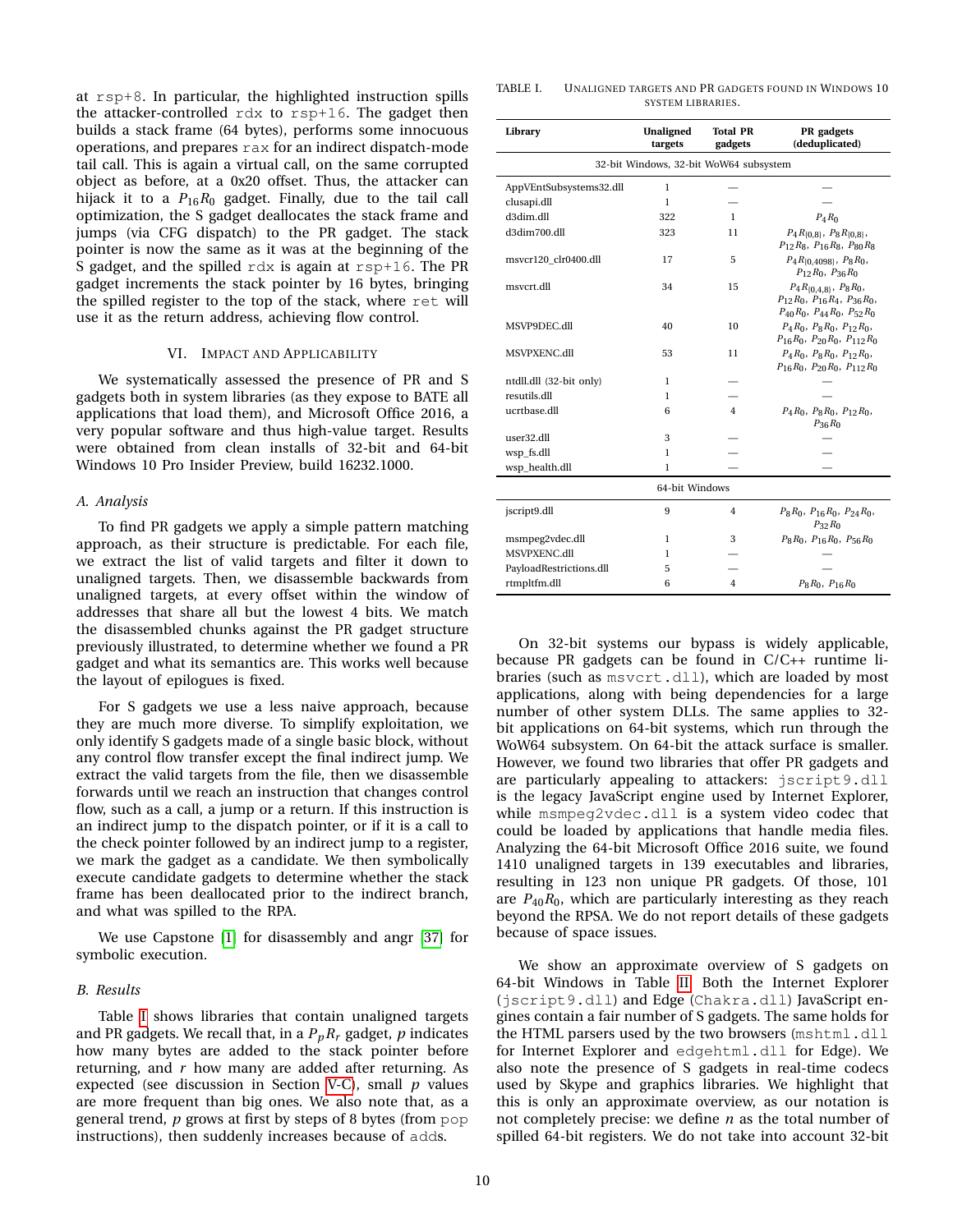registers, as they are generally not useful. Most importantly, the  $S_n$  notation does not describe exactly which registers are spilled, whether they are argument registers or not, and at what position in the RPA they are spilled. We report a precise description of the S gadgets we found and of the registers they spill in Appendix [A.](#page-14-7)

<span id="page-10-1"></span>

| TABLE II.<br>S GADGETS FOUND IN WINDOWS 10 64-BIT SYSTEM LIBRARIES. |
|---------------------------------------------------------------------|
|---------------------------------------------------------------------|

| Library                                | <b>Total S</b><br>gadgets | S gadgets (deduplicated)      |
|----------------------------------------|---------------------------|-------------------------------|
| aadtb.dll                              | 3                         | S <sub>1</sub>                |
| Chakra.dll                             | 52                        | $S_1$ , $S_2$ , $S_3$         |
| Chakradiag.dll                         | 1                         | S <sub>2</sub>                |
| CoreUIComponents.dll                   | 1                         | S <sub>1</sub>                |
| d2d1.dll                               | 1                         | S <sub>1</sub>                |
| d3d10warp.dll                          | 1                         | S <sub>1</sub>                |
| D3DCompiler_47.dll                     | 64                        | $S_1$ , $S_2$ , $S_3$ , $S_4$ |
| dbghelp.dll                            | 76                        | $S_1$ , $S_2$ , $S_3$ , $S_4$ |
| edgehtml.dll                           | 76                        | $S_1$ , $S_2$ , $S_3$         |
| FlashUtil ActiveX.dll                  | $\overline{c}$            | S <sub>1</sub>                |
| jscript9.dll                           | 34                        | $S_1$ , $S_2$ , $S_3$         |
| jscript9diag.dll                       | 5                         | $S_2, S_3$                    |
| mrt_map.dll                            | 3                         | $S_A$                         |
| mshtml.dll                             | 217                       | $S_1$ , $S_2$ , $S_3$ , $S_4$ |
| msvcp120 clr0400.dll                   | 41                        | $S_1$ , $S_2$ , $S_3$ , $S_4$ |
| msvcr120_clr0400.dll                   | 12                        | S <sub>1</sub>                |
| ortcengine.dll                         | 28                        | $S_1$ , $S_2$ , $S_3$ , $S_4$ |
| pdm.dll                                | 24                        | $S_1$ , $S_2$ , $S_3$ , $S_4$ |
| pidgenx.dll                            | $\overline{2}$            | $S_3$                         |
| rgb9rast.dll                           | 4                         | $S_1, S_2$                    |
| rometadata.dll                         | 3                         | $S_1$ , $S_2$ , $S_3$         |
| rtmcodecs.dll                          | 12                        | $S_1, S_2$                    |
| rtmmvrortc.dll                         | $\overline{c}$            | S <sub>1</sub>                |
| rtmpal.dll                             | 83                        | $S_1$ , $S_2$ , $S_3$ , $S_4$ |
| rtmpltfm.dll                           | 129                       | $S_1$ , $S_2$ , $S_3$ , $S_4$ |
| sppc.dll                               | 6                         | $S_1$ , $S_2$ , $S_3$         |
| sppcext.dll                            | 1                         | S <sub>2</sub>                |
| SystemSettings.Handlers.dll            | $\overline{7}$            | S <sub>1</sub>                |
| SystemSettingsThresholdAdminFlowUI.dll | 12                        | $S_1$ , $S_2$ , $S_4$         |
| Windows.Media.Protection.PlayReady.dll | 20                        | $S_1$ , $S_2$ , $S_3$         |
| Windows.UI.Input.Inking.Analysis.dll   | 58                        | $S_1$ , $S_2$ , $S_3$         |
| WsmSvc.dll                             | 5                         | $S_1, S_2$                    |

In summary, our attack is feasible against most applications on 32-bit systems and against high-value targets (such as web browsers and very popular applications) on 64-bit.

An important question related to BATE is the reason why the compiler does not align some targets. Indeed, this interplay between misalignment and CFG's assumption creates the vulnerability that BATE exploits. To investigate this, we analyzed an already compiled library: the 64-bit jscript9.dll, as it is based on ChakraCore, which is open source. We observed that the compiler ignores some alignment directives for handwritten assembly routines, causing the misalignments in jscript9.dll. We speculate that it might correspond to a number of reasons, such as a compiler bug that manifests in borderline cases, or a bug in Microsoft's compilation pipeline. However, we could not replicate misalignment by compiling neither Chakra-Core nor some custom test code. Moreover, our analysis is limited to a single library, and the source of unaligned targets in other libraries may be different.

#### <span id="page-10-0"></span>VII. PROOF OF CONCEPT IMPLEMENTATION OF BATE

To demonstrate BATE, we build a proof-of-concept remote code execution exploit against the Microsoft Edge web browser running on 64-bit Windows 10 Anniversary Update. We exploit two known vulnerabilities in the Chakra JavaScript engine: an information leak [\[2\]](#page-13-23) and a type confusion [\[3\]](#page-13-24). These vulnerabilities are already used in a public proof-of-concept exploit [\[42\]](#page-13-39), on which we draw inspiration for our implementation. However, the public exploit overwrites a thread's stack to hijack control flow, thus needing arbitrary write on the stack. We remark that BATE allows us to obtain control and bypass CFG without the need of arbitrary write, making our technique more general.

The outline of our proof-of-concept exploit is as follows. We first discover the layout of the program's memory to locate our gadgets. We then corrupt a C++ virtual table to redirect execution into an  $S_2$ - $P_{16}R_0$  chain and gain flow control. This step highlights that our technique bypasses CFG. Finally, to present a working proof-of-concept exploit (even if we already bypassed CFG), we use stack pivoting and ROP to bypass DEP and execute arbitrary code. We now describe the exploit in more detail.

#### *A. Primitives*

We build two primitives from the vulnerabilities: the first one allows us to leak the absolute address of an arbitrary JavaScript object. The second one provides us with arbitrary memory read/write. We stress that, differently from the public exploit, we use the arbitrary write in a very limited way: we only corrupt heap objects, but not other memory areas such as the stack. Therefore, we could exploit less "powerful" vulnerabilities with our attack.

**Address leak.** The information leak vulnerability allows us to leak the addresses of the elements of an array. We leverage this into a primitive that leaks the address of an object, by constructing an array that contains the object and then using the information leak to get the address.

**Arbitrary read/write.** We use the type confusion vulnerability to confuse an array and a DataView object. By altering the array, we can change the data pointer the DataView works on and perform memory reads and writes from it.

#### *B. Gadget selection*

We use a  $P_{16}R_0$  gadget from msmpeg2vdec.dll (Figure [6\)](#page-11-0) and a *S*<sup>2</sup> gadget from chakra.dll (Figure [7\)](#page-11-1). The latter is already loaded in memory, since it belongs to the JavaScript engine. It will spill its second argument (rdx) to rsp+16 and call the function at offset 0x50 in the virtual table of the object pointed to by the first argument (rcx). To bring the PR gadget into memory, we embed an MPEG-2 video in the exploit page, which forces the msmpeg2vdec.dll codec to be loaded. When chained to the S gadget, it will return to the second argument of the S gadget.

## *C. ASLR bypass*

Since we will have to hijack indirect calls to the gadgets, we need to know their absolute addresses, which are randomized due to ASLR. To derandomize them, we find the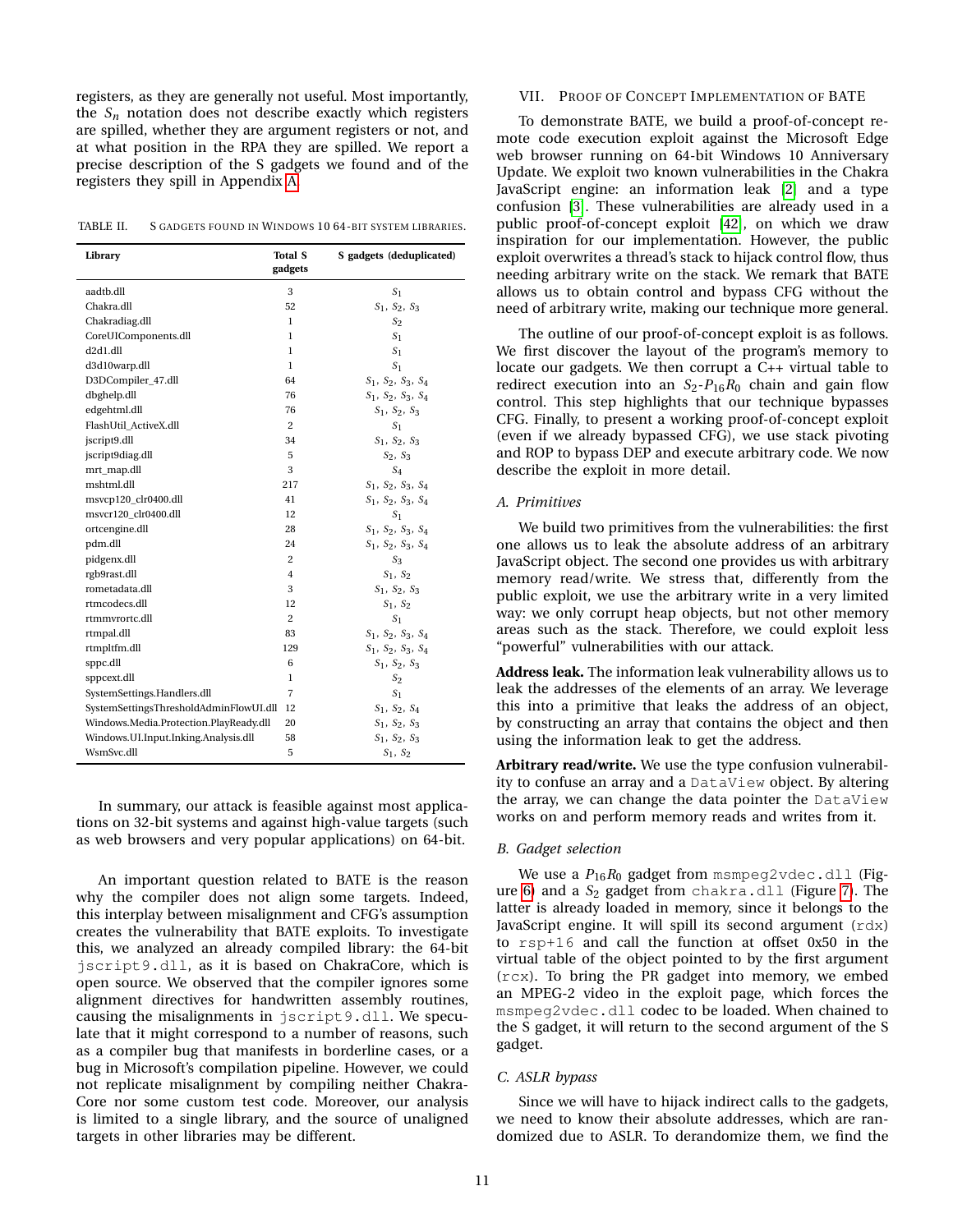- 1 ; @ msmpeq2vdec+0xb29c
- 2 **pop rdi**
- 3 **pop rsi**
- <span id="page-11-0"></span>4 **ret**

Fig. 6. The *P*16*R*<sup>0</sup> gadget from msmpeg2vdec.dll used in our proofof-concept exploit.

```
1 ; @ chakra+0x31f0000
2 chakra!ScriptEngine::EnumHeap:
3 mov r11, rsp
4 ; Spill arguments to RPA
5 mov [r11+0x10], rdx
6 mov [r11+0x8], rcx
7 ; Allocate stack frame
8 sub rsp, 0x28
9 ; Prepare call to rcx->__vfptr[10]
10 mov rax, [rcx]
11 mov r8, rdx
12 xor edx, edx
13 mov rax, [rax+0x50]
14 ; Deallocate stack frame
15 add rsp, 0x28
16 ; Perform indirect call via CFG<br>17 imp cs: quard dispatch icall fi
   17 jmp cs:__guard_dispatch_icall_fptr
```
<span id="page-11-1"></span>Fig. 7. The S<sub>2</sub> gadget from chakra.dll used in our proof-of-concept exploit.

base of the containing modules, which then can be offsetted to address anything inside the module. We use hardcoded offsets as they are sufficient for this proof-of-concept. A "*weaponized*" real-world exploit would dynamically determine code layout with the read primitive to work on as many module versions as possible.

**chakra.dll.** We use the address leak primitive to obtain the address of a JavaScript object. Then we use the arbitrary read primitive twice: first to read the virtual table pointer from the the object, and then to read the address of a function inside chakra.dll from the virtual table. We know the offset of this function from the base of chakra.dll, so subtracting it from the leaked function address yields the base.

**msmpeg2vdec.dll.** This module is loaded through various layers of indirection, so a direct leak is difficult. Since we derandomized chakra.dll, we know where its import table is located. We read the address of a function imported from msvcrt.dll and determine the base of that module. Then, we read the address of a function from ntdll.dll from the import table of msvcrt.dll and derandomize the former library. Since ntdll.dll contains an hash table filled with information about loaded modules, including their base address, we can build a lookup routine on top of the read primitive and get the base of msmpeg2vdec.dll.

## *D. Controlling 64-bit arguments*

To apply our attack we need to control a 64-bit argument to an hijacked indirect call. Since Chakra is a C++ application, this would most likely be a virtual call. There are plenty of virtual methods which accept user-controlled 32-bit arguments, such as indexes for string and array operations. However, arbitrary 64-bit arguments are not as easy to come by, particularly because there is no integer 64-bit data type in JavaScript. Many functions accept Var arguments, which represent a JavaScript object, either as a pointer to it or as a tagged double, if it is a number [\[8\]](#page-13-40). Since we need to set the argument to a pointer to our target, we cannot express it as a number, as it will be tagged. To get a controlled Var, we create an array object, which will contain its elements as an array of Vars. We then use the write primitive to corrupt one of those elements to the desired value. Since now the element points to code instead of a valid JavaScript object, we have to be careful to not perform operations on it that may crash the engine.

## *E. Control flow hijacking*

We show the general outline of the control flow hijacking stage in Figure [8.](#page-11-2) We target the JavascriptFunction:: HasInstance virtual function by hijacking the virtual table pointer for a JavascriptFunction object with the write primitive and pointing it to a fake virtual table. Note that virtual tables are read-only, which is why we build a fake table instead of corrupting the real one. We point HasInstance, at offset 0x200 in the virtual table, to the S gadget. The function is invoked when the instanceof operator is used with a function as the left-hand side operand (step 1). The S gadget (step 2) gets passed a pointer to the JavascriptFunction instance object as the first hidden argument, while the right-hand side Var is passed as the second one. This is convenient since the virtual call in the S gadget will happen through the same fake virtual table, so by previously setting the entry at 0x50 to point to the PR gadget we can chain it to the S gadget (step 3). We now only need to setup a fake Var that points to our target and use it as the right-hand side operand to gain flow control, bypassing CFG.



<span id="page-11-2"></span>Fig. 8. Overview of control flow hijacking and DEP bypass in our proofof-concept exploit.

#### *F. DEP bypass*

We show an overview of the DEP bypass stage in Figure [8](#page-11-2) (steps number 5 and 6 of the exploit). At this point of the attack, we do not have to worry about CFG anymore and we can use standard techniques to bypass DEP. We set up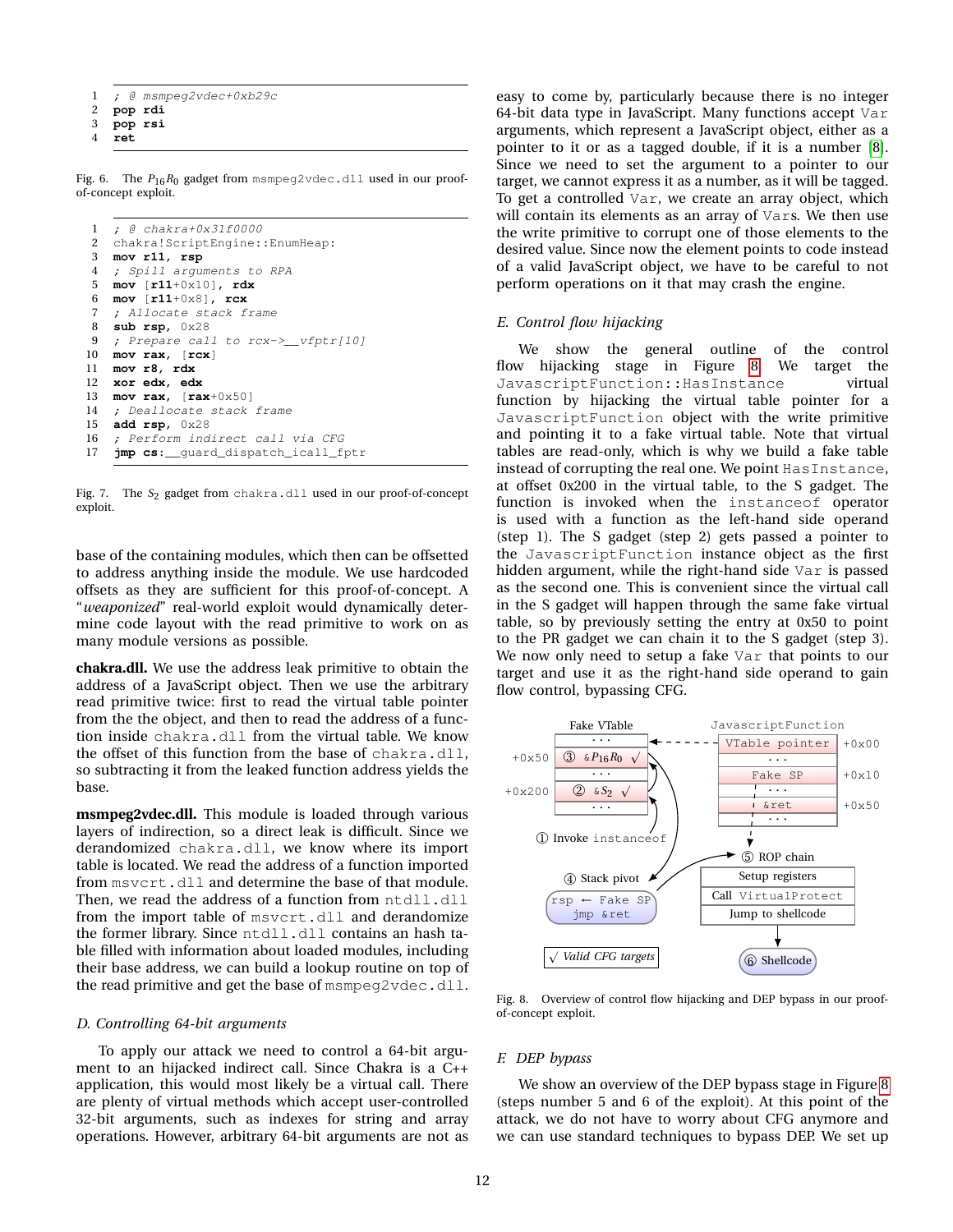two strings on the heap: one contains a first-stage ROP chain, the other keeps the second-stage shellcode. We use the address leak primitive to locate those buffers in memory. We redirect control to the stack pivoting gadget shown in Figure [9.](#page-12-2) The object pointed by rcx is again the corrupted JavascriptFunction, which we have control over. We use the stack pivoting gagdet to redirect the stack pointer into the ROP chain (step 4). The value that gets loaded into rdx is the address of a ret instruction to launch the chain. The ROP chain uses gadgets from chakra.dll to call VirtualProtect on the shellcode buffer to mark it as executable (step 5). Finally, it jumps to the shellcode, achieving arbitrary code execution (step 6).

```
1 ; @ ntdll+0xab305
2 mov rdx, [rcx+0x50]
```

```
3 mov rbp, [rcx+0x18]
```

```
4 mov rsp, [rcx+0x10]
```

```
5 jmp rdx
```
Fig. 9. The stack pivoting gadget from ntdll.dll used in our proofof-concept exploit.

## VIII. DISCUSSION AND COUNTERMEASURES

<span id="page-12-0"></span>We believe BATE is a real threat. Apart from the standard requirement to be able to disclose the memory layout, we only require control of an argument to an hijacked, CFG-protected indirect call. This a realistic assumption: for example, if the attack is based on virtual table hijacking, the adversary can hijack any function within a virtual table with no extra effort, since a fake table has to be already in place. This allows to freely choose between a large number of candidate functions: it is likely that one will satisfy the requirements. On 32-bit systems BATE is easy to carry out and PR gadgets are widespread, especially in the C/C++ runtime library, effectively making it an almost universal CFG bypass. 64-bit exploitation presents further challenges, such as controlling the indirect call at the end of an S gadget. However, we think BATE is still feasible, as other attacks against CFI by chaining gadgets via hijacked indirect branches [\[17\]](#page-13-14), [\[34\]](#page-13-8) proved to be feasible in the past and we demonstrated our attack on real-world code.

# *A. Countermeasures*

We believe that a widely deployable countermeasure needs to modify CFG as little as possible, and should not alter its core design. At its core, BATE relies on a CFG's design assumption being often violated by compiled code. Specifically, CFG guarantees single-byte granularity only for 16-byte aligned targets; however, the compiler sometimes does not properly align functions. There are two ways to address this issue: (i) by improving CFG's precision, or (ii) by avoiding unaligned targets. With the current design, (i) would require at least a bit for every address, resulting in a bitmap that occupies 1/8th of the process' addressing space. While a similar memory footprint is present in previous work [\[28\]](#page-13-28), and most memory would be virtual and not physically backed, it is still a big price to pay, especially on 32-bit where the virtual address space is limited. Option (ii) is simpler and more feasible: the compiler should align all CFG targets to a 16-byte boundary by inserting appropriate padding. As shown in Table [I,](#page-9-1) 64-bit libraries contain relatively few unaligned targets, so this should not result in a significant increase in code size. On 32-bit, where there are many more unaligned targets, padding could take up a significant amount of space, and possibly have performance implications (e.g., excessive padding could hinder the effectiveness of caches). Despite such downsides, we believe the latter could be the best "immediate" mitigation to what is essentially a design decision, coming from the delicate tradeoff between precision and performance required by CFI techniques.

An additional angle for defense stems from another assumption BATE makes: lack of backward-edge CFI. A shadow stack [\[12\]](#page-13-26) would protect the return address and stop BATE. Shadowing return addresses was attempted by Microsoft with the Return Flow Guard mitigation, although it was ultimately removed because it suffered from a designlevel bypass [\[44\]](#page-14-8). A novel and promising hardware-based implementation of shadow stack is Intel CET [\[19\]](#page-13-41).

# IX. CONCLUSIONS

<span id="page-12-1"></span>In this paper, we presented Back To The Epilogue (BATE), a novel bypass for Microsoft's Control Flow Guard (CFG). After describing the internals of CFG and discussing its weaknesses, we defined two kinds of gadgets, PR and S. PR gadgets can be found near the beginning of unaligned functions. Because of how CFG approximates valid call targets, these gadgets are considered unintended valid targets as well. We then combined S and PR gadgets to implement BATE and bypass CFG. Our technique hijacks control flow to an arbitrary location, thus completely bypassing integrity checks, and allows to launch more traditional exploitation methods.

We assessed the availability of our gadgets to understand the feasibility and impact of BATE: we ran a complete assessment of Windows 10 system libraries, and found many occurrences of our gadgets, even in appealing targets (such as C/C++ runtime libraries, the JavaScript engine, a media codec, and Microsoft Office). Every application that loads any library that contains our gadgets is exposed to BATE. We therefore conclude that BATE is a realistic threat, both on 32-bit and 64-bit systems. We demonstrated this by using BATE to build a remote code execution exploit against the Microsoft Edge browser, a high-value target (because it can be exploited remotely, as the victim only needs to visit, for example, a compromised webpage).

BATE is a so-called "mitigation bypass", because it avoids a security mechanism, in particular by leveraging a design tradeoff between security and memory cost. Therefore, countermeasures are not easy to implement: CFG can hardly be modified to increase its precision. We proposed some possible mitigations to Microsoft, together with our responsible disclosure of BATE. We think the most feasible countermeasure, in the short term, is to force alignment of unaligned targets. However, cost of this approach is unclear, and requires further analysis: padding could take up a significant amount of space, and break caching optimizations. Other proposed future work is to further analyze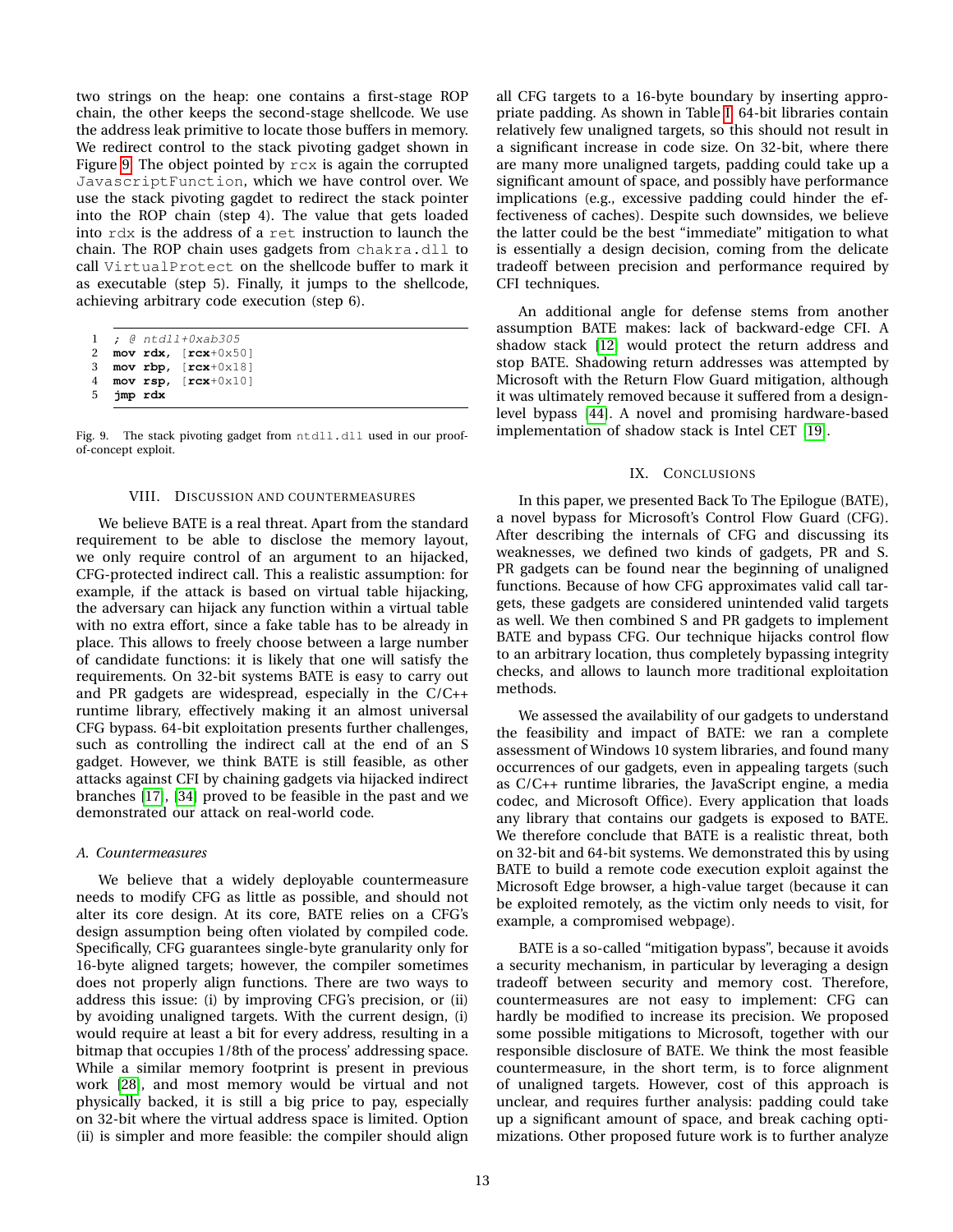Microsoft's CFG, to understand if there are other types of exploitable gadgets next to unaligned targets, and to harden its design by using secondary protection mechanisms that could detect such unwanted valid targets, and enforce calls only of intended targets.

## ACKNOWLEDGMENT

Mauro Conti is supported by a Marie Curie Fellowship funded by the European Commission (agreement PCIG11-GA-2012-321980). This work is also partially supported by the EU TagItSmart! Project (agreement H2020-ICT30-2015-688061), the EU-India REACH Project (agreement ICI+/2014/342-896), by the project CNR-MOST/Taiwan 2016-17 "Verifiable Data Structure Streaming", the grant n. 2017-166478 (3696) from Cisco University Research Program Fund and Silicon Valley Community Foundation, and by the grant "Scalable IoT Management and Key security aspects in 5G systems" from Intel.

#### **REFERENCES**

- <span id="page-13-37"></span>[1] "Capstone." [Online]. Available:<https://www.capstone-engine.org/>
- <span id="page-13-23"></span>[2] "CVE-2016-7200." [Online]. Available: [https://www.cve.mitre.org/cgi](https://www.cve.mitre.org/cgi-bin/cvename.cgi?name=CVE-2016-7200)[bin/cvename.cgi?name=CVE-2016-7200](https://www.cve.mitre.org/cgi-bin/cvename.cgi?name=CVE-2016-7200)
- <span id="page-13-24"></span>[3] "CVE-2016-7201." [Online]. Available: [https://www.cve.mitre.org/cgi](https://www.cve.mitre.org/cgi-bin/cvename.cgi?name=CVE-2016-7201)[bin/cvename.cgi?name=CVE-2016-7201](https://www.cve.mitre.org/cgi-bin/cvename.cgi?name=CVE-2016-7201)
- <span id="page-13-10"></span>[4] M. Abadi, M. Budiu, U. Erlingsson, and J. Ligatti, "Control-flow integrity principles, implementations, and applications," *ACM TISSEC*, 2009.
- <span id="page-13-7"></span>[5] T. Bletsch, X. Jiang, V. W. Freeh, and Z. Liang, "Jump-oriented programming: A new class of code-reuse attack," in *ACM ASIACCS*, 2011.
- <span id="page-13-3"></span>[6] E. Bosman, K. Razavi, H. Bos, and C. Giuffrida, "Dedup est machina: Memory deduplication as an advanced exploitation vector," in *IEEE S&P*, 2016.
- <span id="page-13-12"></span>[7] N. Burow, S. A. Carr, J. Nash, P. Larsen, M. Franz, S. Brunthaler, and M. Payer, "Control-flow integrity: Precision, security, and performance," *ACM Computing Surveys (CSUR)*, 2017.
- <span id="page-13-40"></span>[8] A. Chatra, "Tagged float." [Online]. Available: [https://abchatra.github.](https://abchatra.github.io/TaggedFloat/) [io/TaggedFloat/](https://abchatra.github.io/TaggedFloat/)
- <span id="page-13-17"></span>[9] Y. Chen, "The birth of a complete IE11 exploit under the new exploit mitigations," in *SyScan Singapore*, 2015.
- <span id="page-13-15"></span>[10] M. Conti, S. Crane, L. Davi, M. Franz, P. Larsen, M. Negro, C. Liebchen, M. Qunaibit, and A.-R. Sadeghi, "Losing control: On the effectiveness of control-flow integrity under stack attacks," in *ACM CCS*, 2015.
- <span id="page-13-25"></span>[11] D. Dai Zovi, "Practical return-oriented programming," in *SOURCE Boston*, 2010.
- <span id="page-13-26"></span>[12] T. H. Dang, P. Maniatis, and D. Wagner, "The performance cost of shadow stacks and stack canaries," in *ACM ASIACCS*, 2015.
- <span id="page-13-13"></span>[13] L. Davi, A.-R. Sadeghi, D. Lehmann, and F. Monrose, "Stitching the gadgets: On the ineffectiveness of coarse-grained control-flow integrity protection," in *USENIX Security 14*, 2014.
- <span id="page-13-29"></span>[14] I. Evans, F. Long, U. Otgonbaatar, H. Shrobe, M. Rinard, H. Okhravi, and S. Sidiroglou-Douskos, "Control jujutsu: On the weaknesses of fine-grained control flow integrity," in *ACM CCS*, 2015.
- <span id="page-13-4"></span>[15] D. Evtyushkin, D. Ponomarev, and N. Abu-Ghazaleh, "Jump over ASLR: Attacking branch predictors to bypass ASLR," in *IEEE/ACM MICRO*, 2016.
- <span id="page-13-20"></span>[16] F. Falcón, "Exploiting CVE-2015-0311, part II: Bypassing control flow guard on Windows 8.1 Update 3," 2015. [Online]. Available: [https://www.coresecurity.com/blog/exploiting-cve-2015-0311](https://www.coresecurity.com/blog/exploiting-cve-2015-0311-part-ii-bypassing-control-flow-guard-on-windows-8-1-update-3) [part-ii-bypassing-control-flow-guard-on-windows-8-1-update-3](https://www.coresecurity.com/blog/exploiting-cve-2015-0311-part-ii-bypassing-control-flow-guard-on-windows-8-1-update-3)
- <span id="page-13-14"></span>[17] E. Göktas, E. Athanasopoulos, H. Bos, and G. Portokalidis, "Out of control: Overcoming control-flow integrity," in *IEEE S&P*, 2014.
- <span id="page-13-5"></span>[18] B. Gras, K. Razavi, E. Bosman, H. Bos, and C. Giuffrida, "ASLR on the line: Practical cache attacks on the MMU," in *NDSS*, 2017.
- <span id="page-13-41"></span>[19] Intel, "Control-flow enforcement technology preview." [Online]. Available: [https://software.intel.com/sites/default/files/managed/4d/](https://software.intel.com/sites/default/files/managed/4d/2a/control-flow-enforcement-technology-preview.pdf) [2a/control-flow-enforcement-technology-preview.pdf](https://software.intel.com/sites/default/files/managed/4d/2a/control-flow-enforcement-technology-preview.pdf)
- <span id="page-13-33"></span>[20] H. Li, "Control flow guard improvements in Windows 10 Anniversary Update," 2016. [Online]. Available: [https://blog.trendmicro.com/trendlabs-security-intelligence/](https://blog.trendmicro.com/trendlabs-security-intelligence/control-flow-guard-improvements-windows-10-anniversary-update/) [control-flow-guard-improvements-windows-10-anniversary-update/](https://blog.trendmicro.com/trendlabs-security-intelligence/control-flow-guard-improvements-windows-10-anniversary-update/)
- <span id="page-13-36"></span>[21] K. Lu, M.-T. Walter, D. Pfaff, S. Nürnberger, W. Lee, and M. Backes, "Unleashing use-before-initialization vulnerabilities in the linux kernel using targeted stack spraying," in *NDSS*, 2017.
- <span id="page-13-22"></span>[22] Microsoft, "ChakraCore." [Online]. Available: [https://github.com/](https://github.com/Microsoft/ChakraCore) [Microsoft/ChakraCore](https://github.com/Microsoft/ChakraCore)
- <span id="page-13-16"></span>[23] ——, "Control Flow Guard." [Online]. Available: [https://msdn.microsoft.com/en-us/library/windows/desktop/](https://msdn.microsoft.com/en-us/library/windows/desktop/mt637065(v=vs.85).aspx) [mt637065\(v=vs.85\).aspx](https://msdn.microsoft.com/en-us/library/windows/desktop/mt637065(v=vs.85).aspx)
- <span id="page-13-34"></span>[24] ——, "Argument passing and naming conventions," 2016. [Online]. Available: [https://docs.microsoft.com/en-us/cpp/cpp/](https://docs.microsoft.com/en-us/cpp/cpp/argument-passing-and-naming-conventions) [argument-passing-and-naming-conventions](https://docs.microsoft.com/en-us/cpp/cpp/argument-passing-and-naming-conventions)
- <span id="page-13-35"></span>[25] ——, "Overview of x64 calling conventions," 2016. [Online]. Available: [https://docs.microsoft.com/en-us/cpp/build/overview-of](https://docs.microsoft.com/en-us/cpp/build/overview-of-x64-calling-conventions)[x64-calling-conventions](https://docs.microsoft.com/en-us/cpp/build/overview-of-x64-calling-conventions)
- <span id="page-13-6"></span>[26] ——, "A detailed description of the Data Execution Prevention (DEP) feature in Windows XP Service Pack 2, Windows XP Tablet PC Edition 2005, and Windows Server 2003," 2017. [Online]. Available: [https://support.microsoft.com/en-us/help/875352/a-detailed](https://support.microsoft.com/en-us/help/875352/a-detailed-description-of-the-data-execution-prevention-dep-feature-in)[description-of-the-data-execution-prevention-dep-feature-in](https://support.microsoft.com/en-us/help/875352/a-detailed-description-of-the-data-execution-prevention-dep-feature-in)
- <span id="page-13-30"></span>[27] MJ0011, "Windows 10 control flow guard internals," 2014. [Online]. Available:<http://www.powerofcommunity.net/poc2014/mj0011.pdf>
- <span id="page-13-28"></span>[28] B. Niu and G. Tan, "Monitor integrity protection with space efficiency and separate compilation," in *ACM CCS*, 2013.
- <span id="page-13-1"></span>[29] PaX Team, "Address space layout randomization (ASLR)," 2003. [Online]. Available:<http://pax.grsecurity.net/docs/aslr.txt>
- <span id="page-13-11"></span>[30] G. Ramalingam, "The undecidability of aliasing," *ACM TOPLAS*, vol. 16, no. 5, pp. 1467–1471, 1994.
- <span id="page-13-27"></span>[31] rix, "Smashing C++ vptrs," *Phrack Magazine*, vol. 56, no. 8, 2000. [Online]. Available:<http://phrack.org/issues/56/8.html#article>
- <span id="page-13-18"></span>[32] M. Schenk, "Back to basics or bypassing Control Flow Guard with Structured Exception Handler." [Online]. Available: [https://improsec.com/blog//back-to-basics-or-bypassing](https://improsec.com/blog//back-to-basics-or-bypassing-control-flow-guard-with-structured-exception-handler)[control-flow-guard-with-structured-exception-handler](https://improsec.com/blog//back-to-basics-or-bypassing-control-flow-guard-with-structured-exception-handler)
- <span id="page-13-19"></span>[33] ——, "Bypassing Control Flow Guard in Windows 10." [Online]. Available: [https://improsec.com/blog//bypassing-control](https://improsec.com/blog//bypassing-control-flow-guard-in-windows-10)[flow-guard-in-windows-10](https://improsec.com/blog//bypassing-control-flow-guard-in-windows-10)
- <span id="page-13-8"></span>[34] F. Schuster, T. Tendyck, C. Liebchen, L. Davi, A. R. Sadeghi, and T. Holz, "Counterfeit object-oriented programming: On the difficulty of preventing code reuse attacks in C++ applications," in *IEEE S&P*, 2015.
- <span id="page-13-2"></span>[35] F. J. Serna, "The info leak era on software exploitation," in *Black Hat USA*, 2012.
- <span id="page-13-9"></span>[36] H. Shacham, "The geometry of innocent flesh on the bone: Returninto-libc without function calls (on the x86)," in *ACM CCS*, 2007.
- <span id="page-13-38"></span>[37] Y. Shoshitaishvili, R. Wang, C. Salls, N. Stephens, M. Polino, A. Dutcher, J. Grosen, S. Feng, C. Hauser, C. Kruegel, and G. Vigna, "SoK: (State of) The Art of War: Offensive Techniques in Binary Analysis," in *IEEE S&P*, 2016.
- <span id="page-13-32"></span>[38] A. Sintsov, "Jit-spray attacks & advanced shellcode," in *HITBSecConf Amsterdam*, 2010.
- <span id="page-13-21"></span>[39] K. Sun, Y. Ou, Y. Zhao, X. Song, and X. Li, "Never let your guard down: Finding unguarded gates to bypass control flow guard with big data," in *Black Hat Asia*, 2017.
- <span id="page-13-0"></span>[40] L. Szekeres, M. Payer, T. Wei, and D. Song, "Sok: Eternal war in memory," in *IEEE S&P*, 2013.
- <span id="page-13-31"></span>[41] J. Tang, "Exploring control flow guard in Windows 10," 2015. [Online]. Available: [https://documents.trendmicro.com/assets/wp/exploring](https://documents.trendmicro.com/assets/wp/exploring-control-flow-guard-in-windows10.pdf)[control-flow-guard-in-windows10.pdf](https://documents.trendmicro.com/assets/wp/exploring-control-flow-guard-in-windows10.pdf)
- <span id="page-13-39"></span>[42] Theori, "chakra.dll info leak + type confusion for RCE." [Online]. Available:<https://github.com/theori-io/chakra-2016-11>